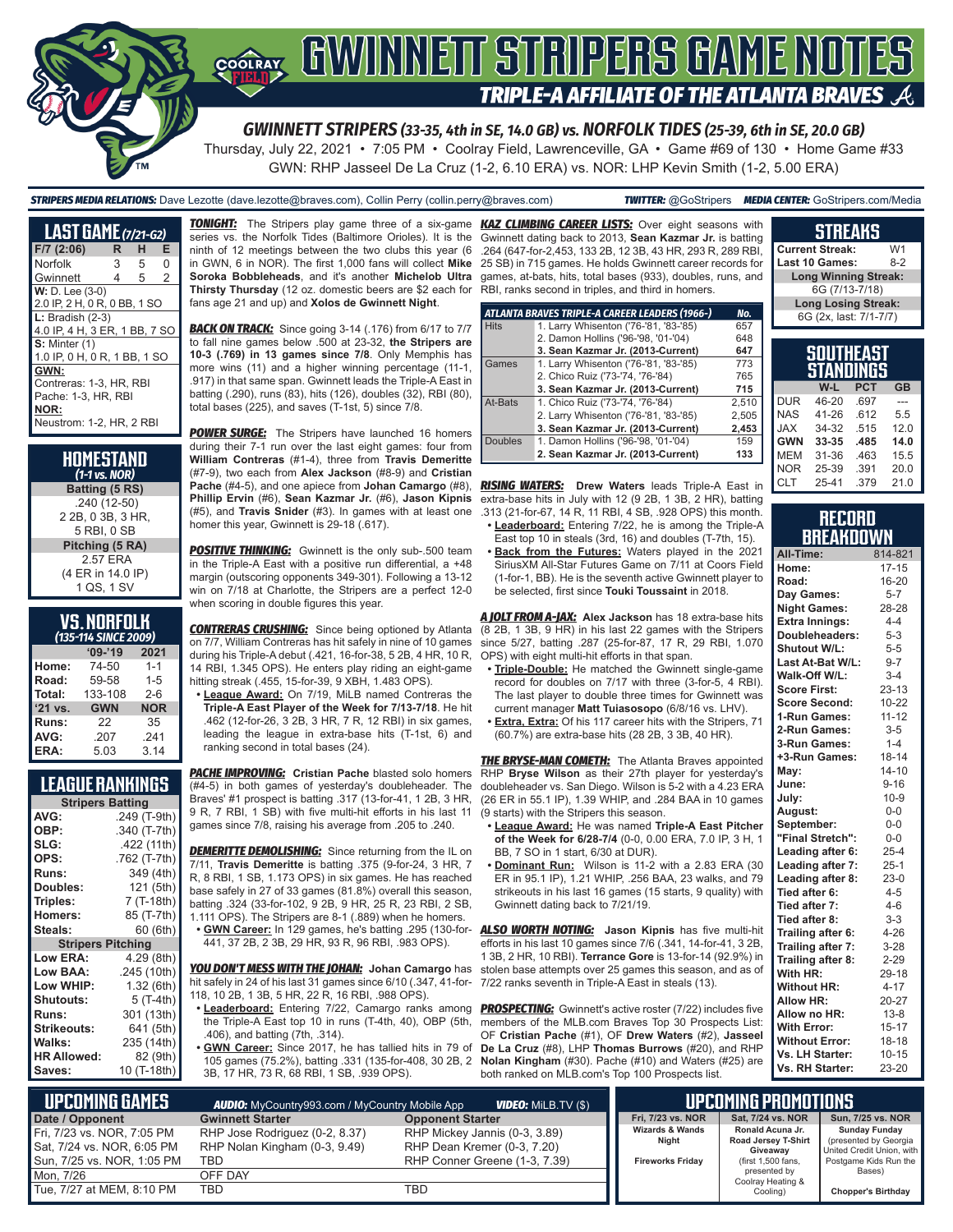

#### *THURSDAY, JULY 22, 2021 VS. NORFOLK*

### **MANAGER MATT TUIASOSOPO**

**Matt Tuiasosopo** is in his first season as Gwinnett manager and his third season as a coach in the Atlanta Braves organization in 2021. He was named the seventh manager in team history on 3/30/21. Tuiasosopo is both the youngest manager in team history (turned 35 on 5/10) and the first former Gwinnett player to manage the club (hit .221 with 19 HR, 73 RBI in 178 games from 2016-17).

Tuiasosopo made his managerial debut in 2019 with Class-A Rome, leading the club to a 65-74 record and earning Atlanta's Bobby Cox Award for minor league manager of the year. He was set to return to Rome in 2020, but was reassigned to the Braves Alternate Training Site at Coolray Field once the MiLB season was canceled.

| Tuiasosopo's Managerial Career | Games | W-L    | <b>PCT</b> | <b>Plavoffs</b> |
|--------------------------------|-------|--------|------------|-----------------|
| With Gwinnett (1 Season):      | 68    | 33-35  | .485       |                 |
| MiLB Career (2 Seasons):       | 207   | 98-109 | 473        |                 |

*All staff bios available in the 2021 Stripers Media Guide*

| EJECTIONS(2)                                    |                          |                                                |  |  |
|-------------------------------------------------|--------------------------|------------------------------------------------|--|--|
| Player/Coach                                    | Date/Inning              | <b>Umpire</b>                                  |  |  |
| <b>Ryan Goins</b><br><b>MGR Matt Tuiasosopo</b> | 5/25 vs. MEM, 7th Inning | <b>HP Clint Vondrak</b><br><b>HP Alex Tosi</b> |  |  |
|                                                 | 6/3 vs. JAX, 8th Inning  |                                                |  |  |

| TEAM DEFENSE (GTH IN TRIPLE-A EAST) |                                                                                                                             |           |                                 |            |            |           |          |  |  |  |  |  |
|-------------------------------------|-----------------------------------------------------------------------------------------------------------------------------|-----------|---------------------------------|------------|------------|-----------|----------|--|--|--|--|--|
| <b>PCT</b>                          | G                                                                                                                           | TC.       | PO.                             | A          | Е          | <b>DP</b> | ТP       |  |  |  |  |  |
| .983                                | 68                                                                                                                          | 2417      | 1756                            | 620        | 41         | 68        |          |  |  |  |  |  |
| <b>Catchers</b>                     |                                                                                                                             | <b>SB</b> | $\mathsf{cs}$                   | <b>ATT</b> | <b>PCT</b> | <b>PB</b> | W-L      |  |  |  |  |  |
| Casteel, Ryan                       |                                                                                                                             |           | 0                               |            | .000       |           | $1 - 1$  |  |  |  |  |  |
| Contreras, William                  |                                                                                                                             | 3         | 0                               | 3          | .000       | 2         | $6-0$    |  |  |  |  |  |
| Jackson, Alex                       |                                                                                                                             | 9         | 4                               | 13         | .307       |           | $9 - 11$ |  |  |  |  |  |
| Lucroy, Jonathan                    |                                                                                                                             | 18        | 5                               | 23         | .217       |           | $8 - 15$ |  |  |  |  |  |
| Martinez, Carlos                    |                                                                                                                             | 3         | 0                               | 3          | .000       |           | $2 - 1$  |  |  |  |  |  |
| Morales, Jonathan                   |                                                                                                                             | 10        | 3                               | 13         | .231       |           | $7 - 7$  |  |  |  |  |  |
| Total:                              |                                                                                                                             | 44        | 12                              | 56         | .214       |           | 33-35    |  |  |  |  |  |
|                                     | Waters (6), Ervin (4), Demeritte (2), Sanchez (2),<br><b>Outfield Assists (17):</b><br>Almonte (1), Inciarte (1), Pache (1) |           |                                 |            |            |           |          |  |  |  |  |  |
| <b>Pitcher Pickoffs (2):</b>        |                                                                                                                             |           | $Y.$ Lopez $(1)$ , Muller $(1)$ |            |            |           |          |  |  |  |  |  |
|                                     | <b>Catcher Pickoffs (2):</b>                                                                                                |           | Casteel (1), Jackson (1)        |            |            |           |          |  |  |  |  |  |

# **STARTS**

|            | <b>By Batting Order</b>                                                                                                       |
|------------|-------------------------------------------------------------------------------------------------------------------------------|
| 1:         | Waters (45), Pache (9), Inciarte (6), Arcia (5), Almonte (1), Ervin (1), Sanchez (1)                                          |
| 2:         | Kipnis (22), Pache (17), Arcia (12), Goins (7), Waters (3), Almonte (1),                                                      |
|            | Camargo (1), Demeritte (1), Ervin (1), Gore (1), Heredia (1) Sanchez (1)                                                      |
| 3:         | Arcia (33), Camargo (23), Jackson (3), Kipnis (3), Lucroy (3), Demeritte (2),                                                 |
|            | Contreras (1)                                                                                                                 |
| 4:         | Camargo (24), Jackson (14), Demeritte (13), Lucroy (5), Kipnis (4), Almonte (3),                                              |
|            | Casteel (3), Contreras (1), Kazmar Jr. (1)                                                                                    |
| 5:         | Lucroy (13), Goins (10), Almonte (8), Contreras (7), Jackson (7), Kazmar Jr. (7),                                             |
|            | Kipnis (5), Demeritte (4), Camargo (2), Snider (2), Casteel (1), Ervin (1),<br>Sanchez (1)                                    |
| 6:         | Goins (17), Ervin (8), Casteel (7), Kazmar Jr. (7), Snider (6), Lucroy (5),                                                   |
|            | Almonte (4), Waters (4), Demeritte (3), Pache (3), Sanchez (3), Jackson (1)                                                   |
| 7:         | Ervin (17), Kazmar Jr. (12), Goins (10), Snider (9), Sanchez (7), Pache (5),                                                  |
|            | Demeritte (3), Casteel (2), Morales (2), Almonte (1)                                                                          |
| 8:         | Sanchez (20), Ervin (10), Kazmar Jr. (9), Morales (9), Goins (5), Snider (5),                                                 |
|            | Gore (4), Casteel (3), Brugman (1), Martinez (1), Unroe (1)                                                                   |
| 9:         | Starting Pitchers (42), Sanchez (8), Morales (7), Snider (3), Casteel (2),                                                    |
|            | Kazmar Jr. (2), Martinez (2), Gore (1), Unroe (1)                                                                             |
|            | <b>By Position</b>                                                                                                            |
| C:         | Lucroy (23), Jackson (20), Morales (14), Contreras (6), Martinez (3), Casteel (2)                                             |
| 1B:        | Camargo (32), Casteel (14), Kazmar Jr. (8), Snider (7), Lucroy (2), Morales (2),                                              |
|            | Unroe (2), Goins (1)                                                                                                          |
| 2B:        | Kipnis (26), Goins (19), Sanchez (15), Kazmar Jr. (7), Arcia (1)                                                              |
| 3B:        | Kazmar Jr. (23), Sanchez (17), Camargo (15), Goins (8), Arcia (3), Morales (2)                                                |
| SS:<br>LF: | Arcia (41), Goins (21), Sanchez (5), Camargo (1)                                                                              |
|            | Ervin (17), Waters (16), Almonte (9), Snider (7), Gore (6), Kipnis (5), Arcia (4),<br>Demeritte (2), Heredia (1), Sanchez (1) |
| CF:        | Pache (33), Waters (25), Ervin (5), Inciarte (5)                                                                              |
| RF:        | Demeritte (22), Ervin (15), Waters (11), Almonte (8), Snider (8), Sanchez (3),                                                |
|            | Camargo (1)                                                                                                                   |
| DH:        | Jackson (5), Contreras (3), Kipnis (3), Snider (3), Casteel (2), Demeritte (2),                                               |
|            | Almonte (1), Arcia (1), Brugman (1), Camargo (1), Ervin (1), Inciarte (1),                                                    |
|            | Lucroy (1), Pache (1)                                                                                                         |
|            |                                                                                                                               |

|               | VS.2021 OPPONENTS |             |              |               |         |             |              |  |  |  |  |  |  |
|---------------|-------------------|-------------|--------------|---------------|---------|-------------|--------------|--|--|--|--|--|--|
|               | Home              | <b>Road</b> | <b>Total</b> |               | Home    | <b>Road</b> | <b>Total</b> |  |  |  |  |  |  |
| <b>CHA</b>    | ---               | $11 - 1$    | $11 - 1$     | COL           | ---     |             | ---          |  |  |  |  |  |  |
| DUR           | ---               | $1 - 5$     | $1 - 5$      | LOU           | $4 - 2$ | ---         | $4 - 2$      |  |  |  |  |  |  |
| <b>JAX</b>    | $1 - 5$           | ---         | $1 - 5$      | <b>MW DIV</b> | $4 - 2$ | $0-0$       | $4 - 2$      |  |  |  |  |  |  |
| <b>IMEM</b>   | $5 - 1$           | $3 - 3$     | $8 - 4$      |               |         |             |              |  |  |  |  |  |  |
| <b>INAS</b>   | $6-6$             | $0-6$       | $6 - 12$     |               |         |             |              |  |  |  |  |  |  |
| <b>NOR</b>    | $1 - 1$           | $1 - 5$     | $2 - 6$      |               |         |             |              |  |  |  |  |  |  |
| <b>SE DIV</b> | $13 - 13$         | 16-20       | 29-33        |               |         |             |              |  |  |  |  |  |  |

### **LAST AT-BAT WINS** *(9)*

| The Stripers are 9-7 (.563) in games decided in the last at-bat in 2021. |                          |                                         |  |  |  |  |  |  |  |
|--------------------------------------------------------------------------|--------------------------|-----------------------------------------|--|--|--|--|--|--|--|
| Date/Opponent                                                            | <b>Score</b>             | <b>Game-Winning Play</b>                |  |  |  |  |  |  |  |
| 5/4 at Charlotte                                                         | 10-9 (12th)              | Almonte scores on E4 (Reynolds)         |  |  |  |  |  |  |  |
| 5/9 at Charlotte                                                         | 12-9 (10th)              | Camargo RBI single                      |  |  |  |  |  |  |  |
| 5/14 vs. Louisville                                                      | $2-1$ (8th)              | Arcia solo HR                           |  |  |  |  |  |  |  |
| 5/16 vs. Louisville                                                      | 5-4 $(9th)*$             | Arcia walk-off solo HR                  |  |  |  |  |  |  |  |
| 5/25 vs. Memphis                                                         | $2-1$ (9th) <sup>*</sup> | Kazmar walk-off single                  |  |  |  |  |  |  |  |
| 6/9-G2 at Memphis                                                        | $3-1$ (8th)              | Waters RBI single                       |  |  |  |  |  |  |  |
| 6/18 vs. Nashville                                                       | 8-7 (10th)*              | Arcia scores on E4 (Hiura on Lucroy FC) |  |  |  |  |  |  |  |
| 6/30 at Durham                                                           | $2-1$ (9th)              | Pache RBI single                        |  |  |  |  |  |  |  |
| 7/18 at Charlotte                                                        | 13-12 (9th)              | Contreras RBI double                    |  |  |  |  |  |  |  |
|                                                                          |                          |                                         |  |  |  |  |  |  |  |

*\*Denotes "walk-off" win*

Lucroy, Jonathan Martinez, Carlos Morales, Jonathan Pache, Cristian Sanchez, Yolmer Snider, Travis Unroe, Riley Waters, Drew

**Philon (23)** 

### **GWINNETT PLAYERS USED** *(53 IN 2021)*

|                     | Pitchers (30)    | Po:                |
|---------------------|------------------|--------------------|
| Arano, Victor       | Kingham, Nolan   | Almonte, Abraham   |
| Biddle, Jesse       | Lee, Dylan       | Arcia, Orlando     |
| Bradford. Chasen    | Lopez, Yoan      | Brugman, Jaycob    |
| Burrows, Thomas     | Martin, Chris    | Camargo, Johan     |
| Chavez, Jesse       | Minter, A.J.     | Casteel, Ryan      |
| Davidson. Tucker    | Muller, Kyle     | Contreras, William |
| De La Cruz, Jasseel | Newcomb, Sean    | Demeritte, Travis  |
| Edwards Jr Carl     | Roark, Tanner    | Ervin, Phillip     |
| Flaa, Jav           | Rodriguez, Jose  | Goins, Ryan        |
| Greene, Shane       | Santana, Edgar   | Gore, Terrance     |
| Hernandez, Daysbel  | Tice, Ty         | Heredia, Guillermo |
| Horacek, Mitch      | Toussaint, Touki | Inciarte, Ender    |
| Johnstone, Connor   | Webb, Jacob      | Jackson, Alex      |
| Jones, Nate         | Wilson, Bryse    | Kazmar Jr., Sean   |
| Kelley, Trevor      | Wright, Kyle     | Kipnis, Jason      |
|                     |                  |                    |

*Italics = Player no longer in Braves organization*

### **BASS-LANTA**

**ATLANTA BRAVES REHAB ASSIGNMENTS** *(6 IN 2021)* **Player Injury (IL Date)** RHP Chris Martin RT Shoulder Inflammation (4/7) 5/5-5/11<br>CF Ender Inciarte Strained I T Hamstring (4/17) 5/6-5/12 OF Ender Inciarte Strained LT Hamstring (4/17) 5/6-5<br>OF Guillermo Heredia RT Hamstring Inflammation (5/1) 5/14 OF Guillermo Heredia RT Hamstring Inflammation (5/1) 5/14<br>C Alex Jackson Strained LT Hamstring (5/2) 5/21-6/9, 6/30-7/20 C Alex Jackson Strained LT Hamstring (5/2) 5/21-6/9,<br>OF Cristian Pache RT Hamstring Inflammation (5/14) 5/29-6/1 OF Cristian Pache RT Hamstring Inflammation (5/14) 5/29-6/1<br>RHP Touki Toussaint RT Shoulder Strain (3/26) 6/22-7/15 RT Shoulder Strain (3/26) **26 players have played for both Gwinnett and Atlanta in 2021:** OF Abraham Almonte INF/OF Orlando Arcia LHP Jesse Biddle INF Johan Camargo RHP Jesse Chavez C William Contreras LHP Tucker Davidson RHP Carl Edwards Jr. RHP Jay Flaa RHP Shane Greene OF Guillermo Heredia OF Ender Inciarte C Alex Jackson RHP Nate Jones INF Sean Kazmar Jr. C Jonathan Lucroy RHP Chris Martin LHP Kyle Muller (MLB Debut) LHP Sean Newcomb OF Cristian Pache RHP Edgar Santana RHP Ty Tice RHP Touki Toussaint RHP Jacob Webb RHP Bryse Wilson RHP Kyle Wright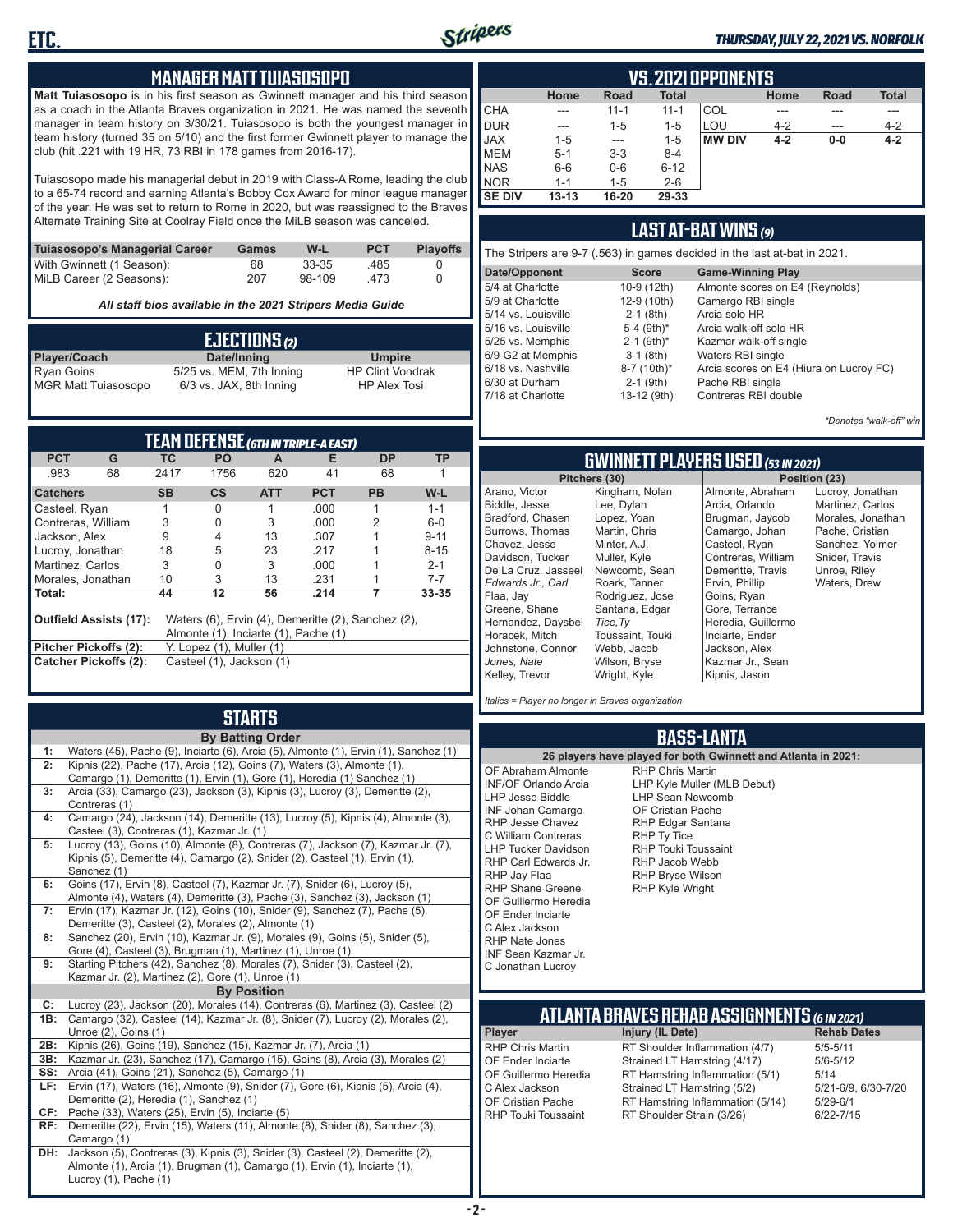## **STARTING PITCHER**



**ON BRAVES 40-MAN ROSTER**

### *THURSDAY, JULY 22, 2021 VS. NORFOLK*

# **60****JASSEEL DE LA CRUZ**

**B/T:** R/R **BORN:** 6/26/97 in Hato Mayor, Dominican Republic (Age 24)<br>**HT:** 6-1 **ACQUIRED:** Signed by the Atlanta Braves as a non-drafted f **HT:** 6-1 **ACQUIRED:** Signed by the Atlanta Braves as a non-drafted free agent **WT:** 200 (6/1/15) **BIO ON PAGE 38 OF MEDIA GUIDE**

*TONIGHT'S START:* De La Cruz makes his 14th appearance and 11th start of the season in game three of a six-game series vs. Norfolk ... In 60 career MiLB starts, he is 11-18 with a 4.17 ERA and .232 BAA ... All-time in July, is 8-4 with a 5.36 ERA and .260 BAA in 28 games (18 starts).

*PROSPECTING:* De La Cruz is currently ranked Atlanta's No. 8 prospect by MLB.com ... He entered the season ranked the Braves' No. 13 prospect by *Baseball America*.

*2021 SEASON:* Pitched at the Alternate Training Site at Coolray Field in April ... Was on Gwinnett's Opening Night roster ... Opened the year in the bullpen (0-0, 5.40 ERA in 2G) ... Recalled by Atlanta on 5/8, but did not make his MLB debut before being optioned to Gwinnett on 5/10 ... Posted an 8.0-inning scoreless streak (2 H, 0 BB, 9 SO) over three outings (2 starts) from 5/11-5/19 ... Logged a season-high 5.0 IP on 6/1 vs. Jacksonville (ND, 3 H, 1 ER, 3 BB, 6 SO) ... Earned his first career Triple-A win on 7/10 vs. Nashville, logging 3.0 scoreless IP in relief (3 BB, 3 SO) of an 8-4 victory.

*2020 SEASON:* Was a member of Atlanta's 60-man player pool and spent the majority of the year at the Alternate Training Site in Gwinnett ... Recalled by the Braves for the first time in his career on 9/15, but did not make his MLB debut (optioned on 9/16).

*2019 SEASON:* Named the Florida State League Pitcher of the Week on 5/19 after tossing the first no-hitter in Advanced-A Florida FireFrogs history on 5/18 vs. Jupiter (9.0 IP, 2 BB, 4 SO, 89 pitches in 12-0 win) ... Overall went 7-9 with a 3.25 ERA and .212 BAA in 25 games (24 starts) across three levels (Class-A Rome, Advanced-A Florida, Double-A Mississippi).

|                     | <b>DE LA CRUZ'S OVERALL STATS</b> |         |            |       |           |           |           |            |                     |  |  |  |  |
|---------------------|-----------------------------------|---------|------------|-------|-----------|-----------|-----------|------------|---------------------|--|--|--|--|
| Year                | Team                              | W-L     | <b>ERA</b> | G/GS  | <b>HR</b> | <b>BB</b> | <b>SO</b> | <b>BAA</b> | <b>WHIP</b>         |  |  |  |  |
| $\blacksquare$ 2021 | Gwinnett (AAA)                    | $1 - 2$ | 6.10       | 13/10 | 6         | 24        | 40        | .240       | $1.54$              |  |  |  |  |
| MiLB Career:        |                                   | 17-19   | 3.92       | 89/60 | 23        | 148       | 300       | .225       | 1 27 $\blacksquare$ |  |  |  |  |
| MLB Career:         |                                   | $0 - 0$ |            | 0/0   |           |           |           | ---        |                     |  |  |  |  |

|          | DE LA CRUZ'S 2021 SPLITS (WITH GWINNETT) |           |                     |  |  |  |  |  |  |  |
|----------|------------------------------------------|-----------|---------------------|--|--|--|--|--|--|--|
| Home:    | 1-1, 5.79 ERA (7G)                       | Road:     | 0-1, 6.60 ERA (6G)  |  |  |  |  |  |  |  |
| Day:     | 0-1, 8.31 ERA (1G)                       | Night:    | 1-1, 5.82 ERA (12G) |  |  |  |  |  |  |  |
| Starter: | 0-2, 6.68 ERA (10G)                      | Reliever: | 1-0, 1.93 ERA (3G)  |  |  |  |  |  |  |  |
| Vs. LHB: | .292 BAA, 2 HR                           | Vs. RHB:  | .198 BAA, 4 HR      |  |  |  |  |  |  |  |

| <b>DE LA CRUZ VS. NORFOLK</b> |     |            |   |           |     |   |    |           |           |  |  |  |
|-------------------------------|-----|------------|---|-----------|-----|---|----|-----------|-----------|--|--|--|
|                               | W-l | <b>ERA</b> | G | <b>GS</b> | ΙP  | н | ER | <b>HR</b> | <b>BB</b> |  |  |  |
| 12021:                        | 0-0 | 4.50       |   |           | 2.0 |   |    |           |           |  |  |  |
| Career:                       | 0-0 | 4.50       |   |           | 2.0 |   |    |           |           |  |  |  |

|             | <b>DE LA CRUZ'S HIGHS &amp; LOWS</b> |                                   |  |  |  |  |  |  |  |  |
|-------------|--------------------------------------|-----------------------------------|--|--|--|--|--|--|--|--|
|             | <b>Season</b>                        | Career (MiLB and MLB)             |  |  |  |  |  |  |  |  |
| IP:         | $5.0$ (6/1 vs. JAX)                  | 9.0 (5/18/19, FLA vs. JUP)        |  |  |  |  |  |  |  |  |
| SO:         | 6 (2x, last: 6/6 vs. JAX)            | 10 (7/7/19, MIS vs. BLX)          |  |  |  |  |  |  |  |  |
| BB:         | 4 (2x, last: 7/4 at DUR)             | 5 (3x, last: 7/15/19, MIS at JAX) |  |  |  |  |  |  |  |  |
| н:          | 6 (2x, last: 6/18 vs. NAS)           | 9 (8/4/18, ROM at GVL)            |  |  |  |  |  |  |  |  |
| ER:         | 6 (6/18 vs. NAS)                     | 8 (7/4/18, ROM at ASH)            |  |  |  |  |  |  |  |  |
| Low-Hit CG: |                                      | 0 Hits (5/18/19, FLA vs. JUP)     |  |  |  |  |  |  |  |  |
| Low-ER CG:  |                                      | 0 Runs (5/18/19, FLA vs. JUP)     |  |  |  |  |  |  |  |  |

|             |               |               |     |    |   |           |           |           |           |           | DE LA CRUZ'S 2021 STARTS (ALL LEVELS) |              |                                                       |
|-------------|---------------|---------------|-----|----|---|-----------|-----------|-----------|-----------|-----------|---------------------------------------|--------------|-------------------------------------------------------|
| <b>Team</b> | Date/Opp.     | <b>Result</b> | IP  | н  | R | <b>ER</b> | <b>HR</b> | <b>BB</b> | <b>SO</b> | NP-S      | Opp. Starter                          | <b>Final</b> | <b>Notes</b>                                          |
| <b>GWN</b>  | 5/14 vs. LOU  | <b>ND</b>     | 3.0 |    |   |           |           |           |           | $35 - 25$ | Rilev O'Brien                         | W. 2-1       | Faced 9 batters in his first Triple-A start           |
| <b>GWN</b>  | 5/19 at NAS   | <b>ND</b>     | 4.0 |    |   |           |           |           | 5         | 53-31     | Wade LeBlanc                          |              | L, 4-5 (10) Set season highs for innings, striekouts. |
| <b>GWN</b>  | 5/26 vs. MEM  | <b>ND</b>     | 3.2 | 4  |   | ◢         |           |           | 5         | 65-41     | Bernardo Flores Jr.                   | W. 11-5      | Most ER in a start since 7/26/19 at Jackson.          |
| <b>GWN</b>  | $6/1$ vs. JAX | <b>ND</b>     | 5.0 |    |   |           |           |           | 6         | 73-45     | Daniel Castano                        | $L. 2-6$     | Left with 2-1 lead in longest start of 2021.          |
| <b>GWN</b>  | $6/6$ vs. JAX | L. 0-1        | 4.1 | .h |   | 4         |           |           | 6         | 80-55     | Parker Bugg                           | $L.3-6$      | First loss since 8/8/19 with MIS at JAX.              |
| <b>GWN</b>  | 6/12 at MEM   | $L. 0-2$      | 3.2 | ิค |   |           |           |           |           | 76-44     | <b>Matthew Liberatore</b>             | L. 1-6       | Most walks since 7/15/19 with MIS at JAX (5).         |
| <b>GWN</b>  | 6/18 vs. NAS  | <b>ND</b>     | 3.1 | 6  |   |           |           |           |           | 73-44     | Alec Bettinger                        | W. 8-7       | Largest comeback win for GWN this season.             |
| <b>GWN</b>  | 6/24 at NOR   | <b>ND</b>     | 2.0 | 3  |   |           |           |           |           | 49-23     | Zac Lowther                           | W. 6-2       | Exited trailing 2-0, GWN scored 5 in 4th.             |
| <b>GWN</b>  | 7/4 at DUR    | <b>ND</b>     | 0.2 |    |   |           |           | 4         |           | $33 - 11$ | Joe Ryan                              | $L.4-5$      | Shortest start of professional career.                |
| <b>GWN</b>  | 7/16 at CLT   | <b>ND</b>     | 4.0 |    |   |           |           |           |           | 62-38     | Alex McRae                            | W. 5-3       | Exited in a 1-1 game, fourth-straight ND.             |

|                     | <b>STRIPERS STARTING PITCHERS (11 IN 2021)</b> |            |           |          |           |                             |                            |                                                     |  |  |  |  |  |  |
|---------------------|------------------------------------------------|------------|-----------|----------|-----------|-----------------------------|----------------------------|-----------------------------------------------------|--|--|--|--|--|--|
| <b>Pitcher</b>      | $W-L$                                          | <b>ERA</b> | <b>GS</b> | QS       |           | <b>Team W-L Run Support</b> | <b>Last Gwinnett Start</b> | <b>Final Line</b>                                   |  |  |  |  |  |  |
| Burrows, Thomas     | $0 - 0$                                        | 0.00       |           | 0        | $1 - 0$   | $0.00$ RPG $(0$ Tot.)       | 7/21-G1 vs. NOR (ND)       | 1.0 IP, 0 H, 1 R, 0 ER, 3 BB, 2 SO (32p/13s)        |  |  |  |  |  |  |
| Davidson, Tucker    | $2 - 1$                                        | 0.90       | 3         | 3        | $2 - 1$   | 5.33 RPG (16 Tot.)          | 5/23 at NAS (L)            | 6.0 IP, 1 H, 1 R, 1 ER, 1 BB, 9 SO, 1 HR (82p/51s)  |  |  |  |  |  |  |
| De La Cruz. Jasseel | $0 - 2$                                        | 6.68       | 10        | $\Omega$ | $5 - 5$   | 2.10 RPG (21 Tot.)          | 7/16 at CLT (ND)           | 4.0 IP, 2 H, 1 R, 1 ER, 3 BB, 2 SO (62p/38s)        |  |  |  |  |  |  |
| Johnstone, Connor   | 1-6                                            | 7.63       | 10        | $\Omega$ | $3 - 7$   | 2.00 RPG (20 Tot.)          | 6/23-G2 at NOR (L)         | 2.2 IP, 7 H, 5 R, 5 ER, 1 BB, 2 SO, 2 HR (49p/34s)  |  |  |  |  |  |  |
| Kingham, Nolan      | $0 - 3$                                        | 9.49       | 3         | 0        | $0 - 3$   | $0.00$ RPG $(0$ Tot.)       | 7/11 vs. NAS (L)           | 5.0 IP, 6 H, 3 R, 3 ER, 2 BB, 4 SO, 1 HR (77p/55s)  |  |  |  |  |  |  |
| Muller, Kyle        | $2 - 2$                                        | 3.92       | 9         |          | $7 - 2$   | 4.22 RPG (38 Tot.)          | 7/14 at CLT (ND)           | 4.0 IP, 1 H, 0 R, 2 BB, 4 SO, 1 WP (71p/44s)        |  |  |  |  |  |  |
| Roark, Tanner       | $0 - 0$                                        | 0.00       |           |          | $1 - 0$   | 3.00 RPG (3 Tot.)           | 7/17 at CLT (ND)           | 2.0 IP, 0 H, 0 R, 2 BB, 3 SO, 1 HBP (32p/19s)       |  |  |  |  |  |  |
| Rodriguez, Jose     | $0 - 2$                                        | 9.64       | 6         | 0        | $2 - 4$   | 1.00 RPG (6 Tot.)           | 7/18 at CLT (ND)           | 5.0 IP, 10 H, 8 R, 6 ER, 1 BB, 2 SO, 3 HR (67p/44s) |  |  |  |  |  |  |
| Toussaint, Touki    | $2 - 1$                                        | 4.32       | 4         | 2        | $2 - 2$   | 3.50 RPG (14 Tot.)          | 7/13 at CLT (W)            | 6.0 IP, 3 H, 2 R, 2 ER, 3 BB, 7 SO, 1 HR (89p/54s)  |  |  |  |  |  |  |
| Wilson, Bryse       | $4 - 2$                                        | 4.47       | 9         | 3        | $6 - 3$   | 3.00 RPG (27 Tot.)          | 7/7 vs. NAS (ND)           | 5.0 IP, 8 H, 5 R, 5 ER, 2 BB, 2 SO, 2 HR (81p/50s)  |  |  |  |  |  |  |
| Wright, Kyle        | $2 - 4$                                        | 4.18       | 12        | 3        | $4 - 8$   | 1.92 RPG (23 Tot.)          | 7/21-G1 vs. NOR (L)        | 6.0 IP, 4 H, 2 R, 2 ER, 3 BB, 5 SO, 1 HR (95p/57s)  |  |  |  |  |  |  |
| Total:              | $13 - 23$                                      | 5.17       | 68        | 13       | $33 - 35$ | 2.47 RPG (168 Tot.)         |                            |                                                     |  |  |  |  |  |  |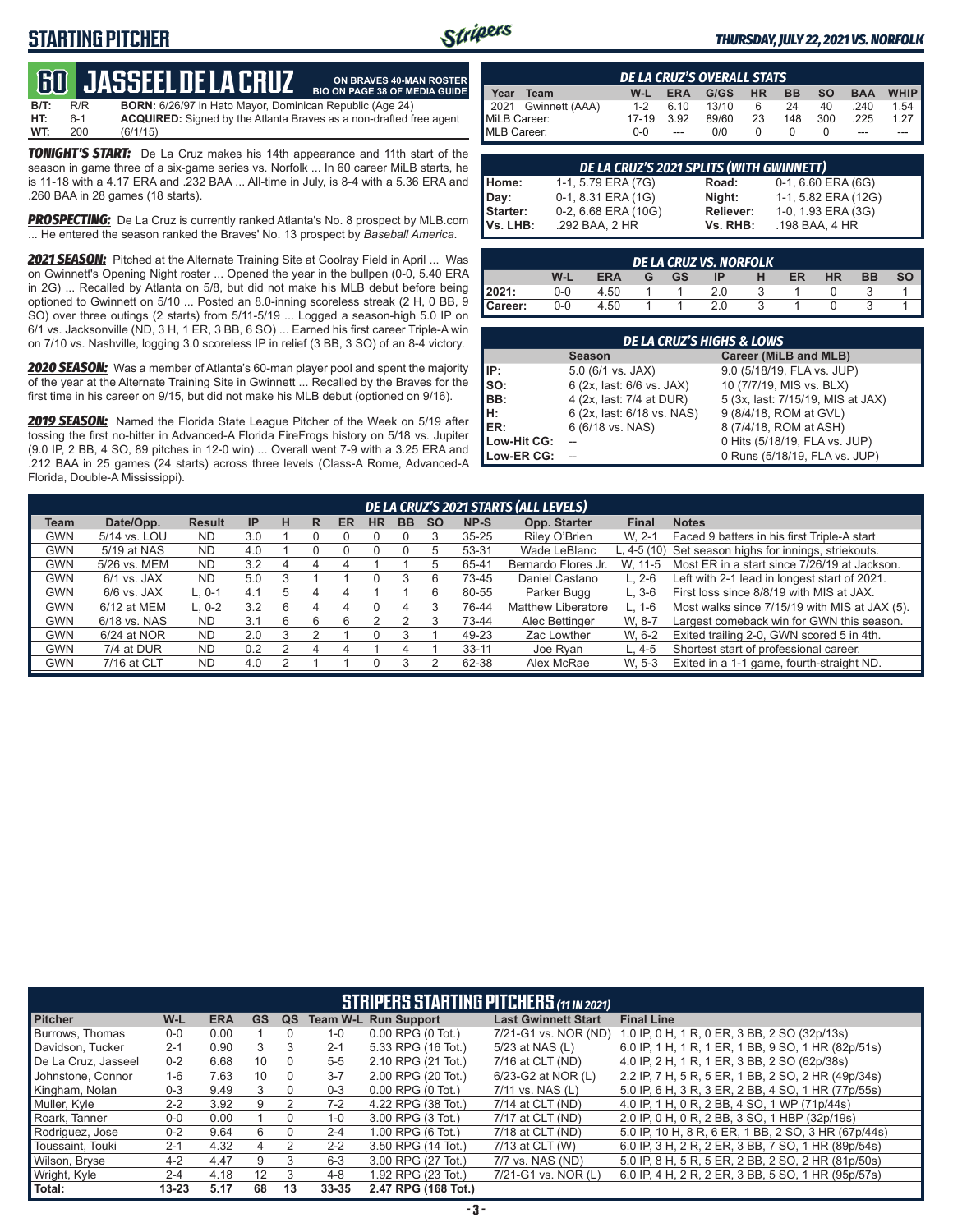### **BULLPEN**



**August: September:**

### *THURSDAY, JULY 22, 2021 VS. NORFOLK*

|                                                                       | <b>STRIPERS PITCHING BREAKDOWN</b>      |            |            |  |    |    |           |           |            |  |  |  |  |
|-----------------------------------------------------------------------|-----------------------------------------|------------|------------|--|----|----|-----------|-----------|------------|--|--|--|--|
|                                                                       | W-L                                     | <b>ERA</b> | <b>IPR</b> |  | ER | HR | <b>BB</b> | <b>SO</b> | <b>BAA</b> |  |  |  |  |
| Starters:                                                             | 13-23 5.17 287.0 174 165 46 124 297     |            |            |  |    |    |           |           | .262       |  |  |  |  |
| Relievers:                                                            | 20-12 3.44 298.1 127 114 36 111 344 228 |            |            |  |    |    |           |           |            |  |  |  |  |
| Total: 33-35 4.29 585.1 301 279 82 235 641 .245                       |                                         |            |            |  |    |    |           |           |            |  |  |  |  |
| Holds: 24 IR/Scored: 50/18 (36.0%)<br><b>Saves/Opp: 10/22 (47.6%)</b> |                                         |            |            |  |    |    |           |           |            |  |  |  |  |

| <b>PITCHING BY MONTH</b> |           |            |       |     |     |           |           |           |            |  |
|--------------------------|-----------|------------|-------|-----|-----|-----------|-----------|-----------|------------|--|
|                          | W-L       | <b>ERA</b> | IP    | R   | ER  | <b>HR</b> | <b>BB</b> | <b>SO</b> | <b>BAA</b> |  |
| May:                     | $14 - 10$ | 3.50       | 211.0 | 90  | 82  | 28        | 65        | 240       | .222       |  |
| June:                    | $9 - 16$  | 4.55       | 213.2 | 115 | 108 | 26        | 94        | 223       | .263       |  |
| July:                    | $10 - 9$  | 4.99       | 160.2 | 96  | 89  | 28        | 76        | 178       | .251       |  |
| August:<br>Sentember:    |           |            |       |     |     |           |           |           |            |  |

| <b>RELIEF SUMMARY (CURRENT STRIPERS ONLY, GWINNETT STATS ONLY)</b> |         |            |    |           |                |        |              |                    |                                                         |                         |
|--------------------------------------------------------------------|---------|------------|----|-----------|----------------|--------|--------------|--------------------|---------------------------------------------------------|-------------------------|
| <b>Pitcher</b>                                                     | W-L     | <b>ERA</b> | G  | <b>GF</b> | <b>HLD</b>     | SV/OPP | <b>IR/RS</b> | <b>Last Outing</b> | <b>Last Final Line</b>                                  | <b>Scoreless Streak</b> |
| Arano. Victor                                                      | $0 - 1$ | 4.08       | 17 | 6         | 3              | 1/3    | 2/0          | 7/15 at CLT        | 1.0 IP, 0 H, 0 R, 0 BB, 2 SO (14p/9s)                   | 1G (1.0 IP)             |
| Biddle, Jesse (L)                                                  | $0 - 1$ | 1.98       | 14 |           |                | 0/1    | 7/3          | 7/17 at CLT        | 0.1 IP, 1 H, 0 R, 0 BB, 1 SO (9p/5s)                    | 6G (5.1 IP)             |
| Bradford, Chasen                                                   | $3 - 0$ | 4.02       | 21 |           | 5              | 0/1    | 2/2          | 7/21 vs. NOR       | Hold, 1.0 IP, 2 H, 1 R, 1 ER, 0 BB, 0 SO, 1 HR (13p/8s) | $-2G$                   |
| Burrows, Thomas (L)                                                | $2 - 0$ | 3.08       | 19 |           | 3              | 0/0    | 15/6         | 7/17 at CLT        | 1.2 IP, 1 H, 1 R, 1 ER, 2 BB, 3 SO (31p/18s)            | $-1G$                   |
| De La Cruz, Jasseel                                                | $1 - 0$ | 1.93       | 3  |           |                | 0/0    | 0/0          | 7/10 vs. NAS       | 3.0 IP, 0 H, 0 R, 3 BB, 3 SO (49p/28s)                  | 2G (4.0 IP)             |
| Flaa, Jay                                                          | $0 - 1$ | 3.94       | 15 | 5         | 2              | 1/1    | 2/0          | 7/18 at CLT        | SV, 1.0 IP, 1 H, 1 R, 1 ER, 0 BB, 2 SO, 1 HR (16p/9s)   | $-1G$                   |
| Horacek, Mitch (L)                                                 | $1 - 2$ | 4.76       | 10 |           |                | 0/0    | 0/0          | 7/4 at DUR         | 1.2 IP, 0 H, 0 R, 0 BB, 0 SO (20p/13s)                  | 2G (2.2 IP)             |
| Johnstone, Connor                                                  | $1 - 0$ | 1.35       |    |           |                | 0/0    | 5/3          | 7/21 vs. NOR       | 2.0 IP, 1 H, 1 R, 1 ER, 0 BB, 1 SO (32p/21s)            | $-1G$                   |
| Kelley, Trevor                                                     | $0 - 2$ | 2.18       | 18 |           |                | 0/1    | 4/1          | 7/21 vs. NOR       | 1.0 IP, 1 H, 0 R, 0 BB, 2 SO (18p/12s)                  | 4G (4.0 IP)             |
| Lee, Dylan (L)                                                     | $3 - 0$ | 2.25       | 19 |           |                | 0/1    | 3/0          | 7/21 vs. NOR       | Win, 2.0 IP, 2 H, 0 R, 0 BB, 1 SO (31p/18s)             | 2G (3.0 IP)             |
| Lopez, Yoan                                                        | $3-2$   | 4.61       | 14 |           |                | 0/1    | 2/2          | 7/18 at CLT        | Win, 1.0 IP, 0 H, 0 R, 0 BB, 1 SO (14p/9s)              | 1G (1.0 IP)             |
| Minter, A.J. (L)                                                   | $0 - 0$ | 0.00       |    |           | $\overline{a}$ | 1/1    | 0/0          | 7/21 vs. NOR       | Save, 1.0 IP, 0 H, 0 R, 1 BB, 1 SO (20p/11s)            | 1G (1.0 IP)             |
| Roark, Tanner                                                      | $1 - 1$ | 3.42       | 12 |           |                | 1/2    | 0/0          | 7/13 at CLT        | Save, 2.0 IP, 3 H, 1 R, 1 ER, 0 BB, 2 SO (28p/18s)      | $-1G$                   |
| Rodriguez, Jose                                                    | $0 - 0$ | 3.60       |    |           |                | 0/0    | 0/0          | 5/26 vs. MEM       | 1.0 IP, 2 H, 1 R, 1 ER, 0 BB, 1 SO, 1 HR (13p/10s)      | $-2G$                   |
| Webb, Jacob                                                        | $0 - 1$ | 3.38       | 13 | 12        |                | 3/3    | 0/0          | 7/17 at CLT        | 1.0 IP, 1 H, 0 R, 0 BB, 1 SO (10p/10s)                  | 1G (1.0 IP)             |

| <b>SCORELESS INNINGS STREAKS (10-PLUS INNINGS)</b> |           |                   |                       |  |  |  |  |  |  |
|----------------------------------------------------|-----------|-------------------|-----------------------|--|--|--|--|--|--|
| <b>Pitcher</b>                                     | Length    | <b>Dates</b>      | <b>Stats</b>          |  |  |  |  |  |  |
| Bradford, C.                                       | $16.0$ IP | 5/7-6/13 (10G)    | 1-0, 6 H, 3 BB, 12 SO |  |  |  |  |  |  |
| Wright, K                                          | $12.0$ IP | 5/25-6/5 (3GS)    | 1-0, 11 H, 3 BB, 8 SO |  |  |  |  |  |  |
| Roark, T.                                          | 11.0 IP   | $6/4 - 6/20$ (5G) | 1-0, 8 H, 4 BB, 11 SO |  |  |  |  |  |  |

# **54 VICTOR ARANO** *- RHP - 26 YRS - COSAMALOAPAN, MEXICO*

- **• 2021 with GWN: 5/14 vs. LOU:** Earned GWN's first save of 2021 (1.0 IP, 1 H). **• 2021 with ATL:** Recalled on 5/8, but did not pitch ... Optioned on 5/10 ... DFA'd and outrighted to Gwinnett on 6/6.
- **• Spring Training:** 0-1, 34.71 ERA, .538 BAA, 1 SV in 3G with Atlanta.
- **• 2020:** Was a member of Philadelphia's 60-man player pool, but spent the entire year at the Alternate Site in Lehigh Valley ... DFA'd by the Phillies on 1/18.
- **• 2019:** Limited to just 6G with Triple-A Lehigh Valley (2-0, 0.00 ERA in 3G) and Philadelphia (1-0, 3.86 ERA in 3G) ... Was on injured list from 4/20-end of season (right elbow inflammation).
- **• Acquired:** Claimed off waivers from Philadelphia (1/22/21) ... Originally signed by the Los Angeles Dodgers as a non-drafted free agent (4/4/13).
- **• MLB Career:** 3-2, 2.65 ERA, .224 BAA, 3 SV in 73G with Philadelphia (2017-19).

### **48 JESSE BIDDLE** *- LHP - 29 YRS - PHILADELPHIA, PA*

- **• 2021 with GWN: Since 6/23, has a 0.00 ERA (0 ER in 5.1 IP) and .211 BAA (4 H, 3 BB, 12 SO) in 6G** ... **5/22-6/13:** Posted a 1.50 ERA (1 ER in 6.0 IP) over 6G. **• 2021 with ATL:** Had his contract selected on 4/17, pitched in 8G with the Braves
- (0-0, 8.44 ERA, 10 ER in 10.2 IP) ... DFA'd on 5/17, outrighted to Gwinnett on 5/19. **• Spring Training:** 0-0, 3.00 ERA, .257 BAA, 2 SV in 9G with Cincinnati ... Released
- on 3/26 after re-signing as MiLB FA on 12/11/20. **• 2020:** Opened the year at Cincinnati's Alternate Training Site ... Contract selected
- on 8/25 (0-0, 0.00 ERA, 0 ER in 0.2 IP in 1G) ... Placed on 10-day injured list on 8/29 (left shoulder impingement) and missed the remainder of the year.
- **• Acquired:** MiLB FA (4/2/21) ... Originally Philadelphia's 1st-round pick (27th overall) in 2010 out of Germantown Friends High School (Philadelphia, PA).
- **• MLB Career:** 6-2, 5.07 ERA, .261 BAA, 1 SV in 99G with ATL (2018-19, 2021), SEA (2019), TEX (2019), CIN (2020).

## **28 CHASEN BRADFORD** *- RHP - 31 YRS - LAS VEGAS, NV*

- **• 2021 with GWN:** All 3 of his wins have been 2.0-IP outings: 5/15 vs. LOU (1 H, 0 R, 2 SO), 6/16 vs. NAS (3 H, 1 ER, 3 SO), and 6/24 at NOR (0 H, 0 R, 1 BB, 3 SO) ... **5/7-6/13:** Posted team-best 16.0-IP scoreless streak over 10G (6 H, 3 BB, 12 SO).
- **• 2020:** Re-signed by Seattle to an MiLB deal on 1/15, but was not included on the Mariners' 60-man player pool ... Did not play.
- **• 2019:** Split time between Seattle (0-0, 4.86 ERA, 1 SV in 12G) and Triple-A Tacoma (0-0, 6.75 ERA, 1 SV in 5G).
- **• Acquired:** MiLB FA (3/15/21) ... Originally the New York Mets' 35th round pick in 2011 out of the University of Central Florida.
- **• MLB Career:** 7-0, 3.89 ERA, .253 BAA, 1 SV in 86G with NYM, SEA (2017-19).

| <b>PITCHER AWARDS &amp; HONORS</b> |                                     |                         |  |  |  |  |  |
|------------------------------------|-------------------------------------|-------------------------|--|--|--|--|--|
| <b>Pitcher</b>                     | <b>Award/Date</b>                   | <b>Stats</b>            |  |  |  |  |  |
| Wilson, B.                         | AAA East Pitcher of Week (6/28-7/4) | 0-0, 7.0 IP, 0 ER, 7 SO |  |  |  |  |  |

## **49 THOMAS BURROWS** *- LHP - 26 YRS - FLORENCE, AL*

- **• 2021 with GWN: 5/26 vs. MEM:** Earned his first win (1.0 IP, 0 H, 0 R, 2 SO) ... **6/20-7/2:** Struck out 12 over 7.0 scoreless IP (3 H, 1 BB) in 5G ... **7/15 at CLT:** Improved to 2-0 (1.0 IP, 0 H, 0 R, 0 BB, 1 SO) in 11-10 win ... **7/21-G2 vs. NOR:** Made the first start of his pro career (ND, 1.0 IP, 0 H, 1 R, 0 ER, 3 BB, 2 SO).
- **• MLB.com Prospect Rankings:** #20 (Braves Top 30).
- **• Spring Training:** 0-1, 6.75 ERA, .222 BAA, 0 SV in 4G with Atlanta.
- **• 2020:** Was an NRI to Spring Training, but not included on 60-man player pool.
- **• 2019:** Went 2-4 with a 4.42 ERA, .221 BAA, and 7 saves (7-for-9) in 43G between Double-A Mississippi and Gwinnett ... Stranded 16 of 17 inherited runners with the Stripers (94.1%) ... Won Atlanta's Bill Lucas Award for community service.
- **• Acquired:** Via trade with Seattle (1/11/17) ... Originally the Mariners' 4th-round pick in 2016 out of the University of Alabama.

## **45 JAY FLAA** *- RHP - 29 YRS - BISMARCK, ND*

- **• 2021 with GWN: 5/13-6/24:** Did not allow an ER over his first 10G (1 R in 11.0 IP, 7 H, 9 BB, 15 SO, .171 BAA) ... **7/18 at CLT:** Earned his first save with Gwinnett, tossing 1.0 IP (1 H, 1 ER, 0 BB, 2 SO) in a come-from-behind 13-12 victory.
- **• 2021 with ATL:** From 5/23-5/30, went 0-0 with a 27.00 ERA (4 ER in 1.1 IP) in 1G Outrighted to Gwinnett on 7/13.
- **• 2021 with BAL:** Selected by Baltimore on 4/26 and made his MLB debut on 4/27 vs. the NY Yankees (1.1 IP, 2 BB, 1 SO, struck out Aaron Judge) ... Optioned on 4/28, appeared in 1G with Triple-A Norfolk (0-0, 16.20) ... DFA'd on 5/8.
- **• Spring Training:** 0-0, 3.38 ERA, .200 BAA, 0 SV in 3G with Baltimore.
- **• 2020:** Was not on Baltimore's 60-man player pool, did not play.
- **• 2019:** Went 2-5 with a 4.69 ERA, .256 BAA, and 5 SV in 40G (3 starts) between Double-A Bowie and Norfolk (2-3, 5.24 ERA, 4 SV in 29G during Triple-A debut).
- **• Acquired:** Claimed off waivers from Baltimore (5/11/21) ... Originally the Orioles' 6th-round pick in 2015 out of North Dakota State University (Fargo, ND).
- **• MLB Career:** 0-0, 13.50 ERA, .300 BAA in 2G with Baltimore, Atlanta (2021).

## **59 MITCH HORACEK** *- LHP - 29 YRS - LITTLETON, CO*

- **• 2021 Season:** Opened the year with Gwinnett, going 1-2 with a 4.76 ERA and .250 BAA in 10G ... Was on the Development List from 5/25-5/30 and 6/2-6/15 ... Transferred to Advanced-A Rome on 7/9 and went 1-0 with a 2.25 ERA and .167 BAA in 4G ... Rejoined the Stripers on 7/20.
- **• Spring Training:** Did not pitch in Atlanta's MLB camp.
- **• 2020:** Signed with Minnesota, but was not on the Twins' 60-man player pool.
- **• 2019:** Pitched for both Double-A Hartford (4-0, 2.48 ERA in 34G) and Triple-A
- Albuquerque (1-1, 18.75 ERA in 12G) in the Colorado Rockies organization. **• Acquired:** MiLB FA (3/25/21) ... Originally Baltimore's 9th-round pick in 2013 out of Dartmouth College (Hanover, NH).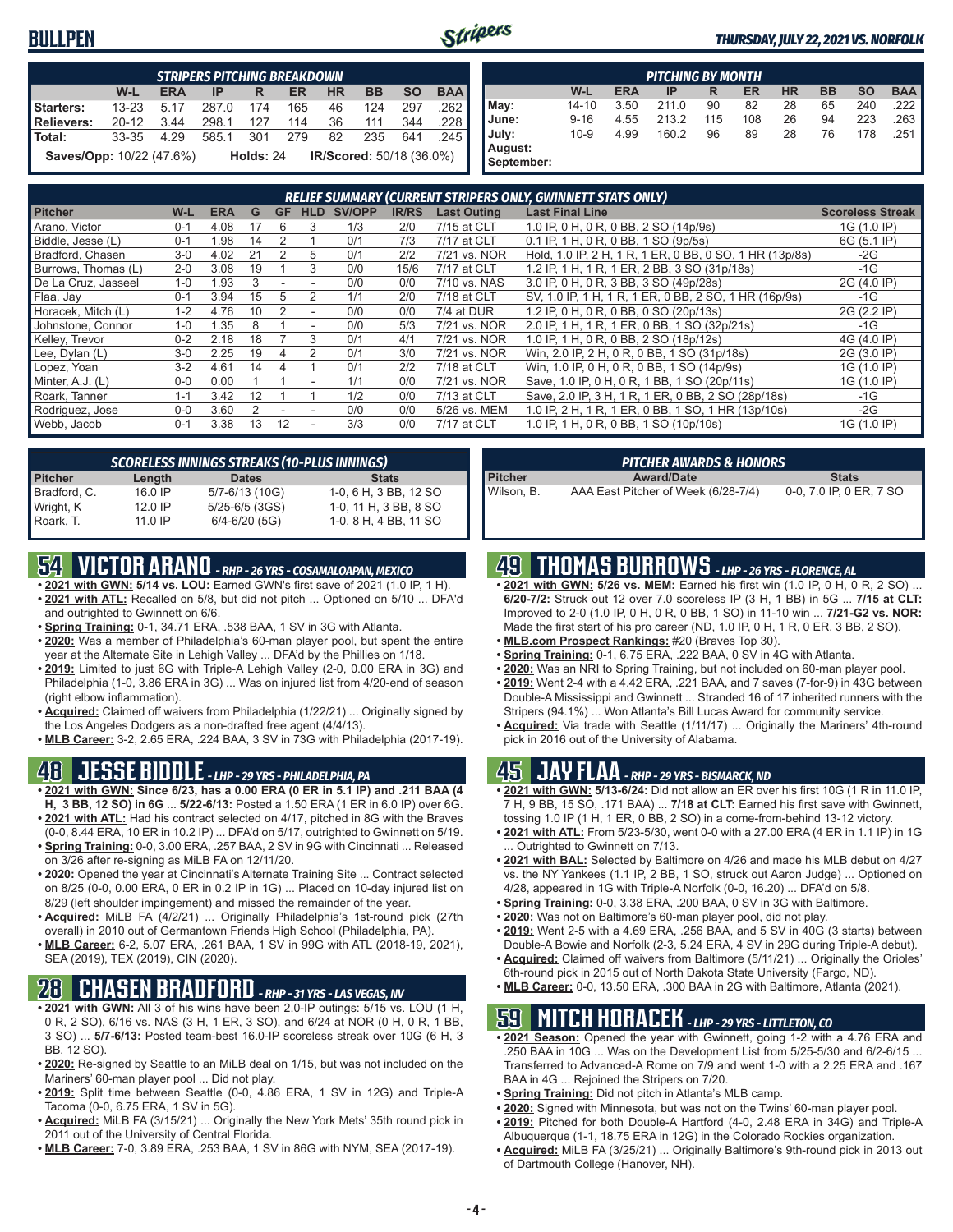# **51 CONNOR JOHNSTONE** *- RHP - 26 YRS - SAN DIEGO, CA*

- **• 2021 with GWN: Is 1-0 with a 1.35 ERA and .093 BAA in 8G in relief (1-6, 7.63 ERA, .320 BAA in 10 starts)** ... **5/4-5/8:** Threw 8.0 scoreless IP over his first 2 outings, including a 5.0-inning spot start (win, 1 H, 0 BB, 5 SO) on 5/8 at CLT.
- **• Spring Training:** 0-1, 4.76 ERA, .273 BAA, 1 SV in 6G with Atlanta.
- **• 2020:** Was an NRI to Braves Spring Training, but not on 60-man player pool. **• 2019:** With Double-A Mississippi and Gwinnett, went 7-4 with a 4.24 ERA, .296
- BAA, and 1 SV in 35G (7 starts) ... His 7 wins ranked T-8th in the Braves org.
- **• Acquired:** Braves 21st-round pick in 2017 out of Wake Forest University. **• Local Product:** Played baseball at Roswell High School (Roswell, GA).

# **43 TREVOR KELLEY** *- RHP - 27 YRS - PROVIDENCE, RI*

- **• 2021 with GWN: 5/12-6/27:** Allowed runs in just 2 of 13G for a 1.72 ERA (3 ER in 15.2 IP, 13 H, 6 BB, 15 SO, .241 BAA).
- **• Spring Training:** Did not pitch in Chicago Cubs' MLB camp ... Released on 4/23. **• 2020:** Pitched in 4G with Philadelphia, going 0-0 with a 10.80 ERA ... Outrighted on 8/14 and spent the rest of the season at the Phillies Alternate Site.
- **• 2019:** In 52G with Triple-A Pawtucket, went 5-5 with a 1.79 ERA, .216 BAA, and 12 SV ... Was an International League Midseason and Postseason All-Star and a *Baseball America* Triple-A All-Star ... Led IL in appearances and was T-1st in saves ... Made MLB debut on 7/2 at Toronto and logged 10G with Boston (0-3, 8.64 ERA).
- **• Acquired:** MiLB FA (4/28/21) ... Originally Boston's 36th-round pick in 2015 out of the University of North Carolina at Chapel Hill.
- **• MLB Career:** 0-3, 9.26 ERA, .347 BAA, 0 SV in 14G with BOS (2019), PHI (2020).

## **58 DYLAN LEE** *- LHP - 26 YRS - DINUBA, CA*

- **• 2021 with GWN: 5/4 at CLT:** Earned the win in his Stripers' debut (2.0 IP, 1 H, 1 R, 0 ER, 0 BB, 3 SO in 10-9 win in 12 innings) ... **6/11 at MEM:** Recorded his first pro hit, a double (1-for-2, R) ... **5/26-7/9:** Had a 1.65 ERA (3 ER in 16.1 IP, 9 H, 2 BB, 12 SO) and .161 BAA over 12G.
- **• Spring Training:** 0-0, 0.00 ERA, 0 SV in 2G with Miami ... Released on 3/29.
- **• 2020:** Was a non-roster invite to Marlins Spring Training, but was not on Miami's 60-man player pool ... Did not play.
- **• 2019:** Logged 45G between Double-A Jacksonville (0-3, 1.91 ERA, .176 BAA, 13 SV in 32G) and Triple-A New Orleans (1-3, 4.71 ERA, .329 BAA, 0 SV in 13G).
- **• Acquired:** MiLB FA (4/15/21) ... Originally Miami's 10th-round pick in 2016 out of Cal State Fresno (Fresno, CA).

# **55 YOAN LOPEZ** *- RHP - 28 YRS - NUEVA GERONA, CUBA*

- **• 2021 with GWN:** Has a pair of wins in extra innings, 6/9-G2 at MEM (1.0 IP, 1 H, 0 R in 3-1 win in 8 innings) and 6/18 vs. NAS (1.0 IP, 2 H, 1 R, 0 ER, 1 SO in 8-7 win in 10 innings).
- **• 2021 with ARI:** Began the season on Arizona's Opening Day roster ... In 2 stints, went 0-0 with a 6.57 ERA (9 ER in 12.1 IP) and 0 SV (0-for-3) in 13G ... DFA'd on 5/20, traded to Atlanta on 5/22 and optioned to Gwinnett.
- **• Spring Training:** 1-0, 4.91 ERA, .214 BAA, 0 SV in 8G with Arizona.
- **• 2020:** In 20G with Arizona, went 0-1 with a 5.95 ERA, .269 BAA, and 2 holds.
- **• 2019:** Set MLB career highs in G (70) and holds (21), going 2-7 with a 3.41 ERA, .232 BAA, and 1 SV (1-for-4) with the D-backs.
- **• Acquired:** Via trade with Arizona in exchange for CF Deivi Estrada (5/22/21) ... Originally signed by the D-backs as a NDFA out of Cuba (1/16/15).
- **• MLB Career:** 2-8, 4.25 ERA, .252 BAA, 1 SV in 113G with Arizona (2018-21).

# **33 A.J. MINTER** *- LHP - 27 YRS - TYLER, TX*

- **• 2021 with GWN:** Optioned on 7/18 ... **7/21-G2 vs. NOR:** Earned a save in his first appearance with the Stripers (1.0 IP, 0 H, 0 R, 1 BB, 1 SO in 4-3 win).
- **• Gwinnett Career:** Has logged 38G in 3 seasons (2017, 2019, 2021), going 3-4 with a 3.92 ERA, 1.36 WHIP, .257 BAA, and 6 saves.
- **• 2021 with ATL:** In 42 relief appearances, is 1-4 with a 4.86 ERA (18 ER in 33.1 IP) and .264 BAA ... Had a 6.23 ERA over 7G in July before being optioned.
- **• Spring Training:** 0-0, 4.91 ERA, .344 BAA, 1 SV in 8G with Atlanta.
- **• 2020:** Posted a career-low 0.83 ERA in 22 relief outings with Atlanta, going 1-1 with a .200 BAA over 21.2 IP ... Made 5 appearances in the Postseason (1-0, 3.00 ERA, .182 BAA), including a spot start in Game 5 of the NLCS vs. the LA Dodgers (3.0 IP, 1 H, 0 R, 0 BB, 7 SO in ND, Braves lost 7-3).
- **• Acquired:** Braves' CB-B pick (75th overall) in 2015 out of Texas A&M.
- **• MLB Career:** 9-13, 3.92 ERA, .251 BAA, 20 SV in 181G with Atlanta (2017-21) ... Pitched in the 2018 and 2020 Postseasons (1-0, 2.25 ERA in 7G, 1 start).

# **57 TANNER ROARK** *- RHP - 34 YRS - WILMINGTON, IL*

- **• 2021 with GWN: 5/23 at NAS:** Struck out 3 over 1.0 IP in his Stripers debut ... **6/10 at MEM:** Tossed 2.0 innings in relief (1 H, 0 R, 1 BB, 1 SO) for first win ... **6/4- 6/20:** Pitched 11.0 scoreless innings over 5G (8 H, 4 BB, 11 SO, .205 BAA) ... **7/13 at CLT:** Notched his first save since 2015 with Washington (2.0 IP, 3 H, 1 ER, 0 BB, 2 SO in 5-3 win) ... **7/17 at CLT:** Made his first Triple-A start since 8/2/13 (SYR at LOU), worked 2.0 IP in a no-decision (0 H, 0 R, 2 BB, 3 SO).
- **• 2021 with ATL:** Contract selected on 6/24, but did not pitch before being optioned back to Gwinnett on 6/27.
- **• 2021 with TOR:** Was on Toronto's Opening Day roster, went 0-1 with a 6.43 ERA in 3G (1 start) ... Released by the Blue Jays on 5/3.
- **• Spring Training:** 2-1, 8.44 ERA, .295 BAA in 4 starts with Toronto.
- **• 2020:** Made 11 starts with the Blue Jays, going 2-3 with a 6.80 ERA and .309 BAA.
- **• 2019:** Went 10-10 with a 4.35 ERA and .275 BAA in 31 starts with CIN and OAK. **• Acquired:** MiLB FA (5/10/21) ... Originally Texas's 25th-round pick in 2008 out of
- the University of Illinois at Urbana-Champaign. **• MLB Career:** 76-68, 3.85 ERA, .254 BAA, 1 SV in 227G (184 starts) with WSH,
- CIN, OAK, TOR (2013-21) ... Pitched in 2014 and 2016 Postseasons with Nationals (0-1, 3.86 ERA in 3G, 1 start).

## **71 JACOB WEBB** *- RHP - 27 YRS - RIVERSIDE, CA*

**• 2021 with GWN: Is 3-for-3 in save chances despite posting a 6.00 ERA (2 ER in 3.0 IP, 4 H, 0 BB, 4 SO, 1 HB) in those outings** ... **5/26-6/9:** Struck out 5 over 5.0 IP (0 R, 2 H, 0 BB) in 5G.

- **• 2021 with ATL:** Recalled 4 times (4/7, 4/10, 6/5, 6/17) ... In 17G with the Braves, is 1-2 with a 5.29 ERA (10 ER in 17.0 IP) and a .324 BAA.
- **• Spring Training:** 1-0, 2.57 ERA, .222 BAA, 2 HLD in 7G with Atlanta ... Optioned to the Alternate Training Site in Gwinnett on 3/25.
- **• 2020:** Assigned to the Alternate Training Site on 7/19, but missed over a month with a right shoulder strain (placed on 60-day injured list on 7/20) ... Activated on 9/8 and went 0-0 with a 0.00 ERA (0 ER in 10.0 IP) and .200 BAA in 8G ... Made his MLB Postseason debut, going 0-0 with a 9.00 ERA (3 ER in 3.0 IP) in 3G.
- **• 2019:** Made his MLB debut with Atlanta, going 4-0 with a 1.39 ERA (5 ER in 32.1 IP), .205 BAA, 9 holds, and 2 saves (2-for-4) in 36G ... Also logged 10G with Gwinnett (0-1, 6.97 ERA, .225 BAA, 1 SV).
- **• Acquired:** Braves' 18th-round pick in 2014 out of Tabor College (Hillsboro, KS).
- **• MLB Career:** 5-2, 2.28 ERA, .243 BAA, 2 SV in 61G with Atlanta (2019-21).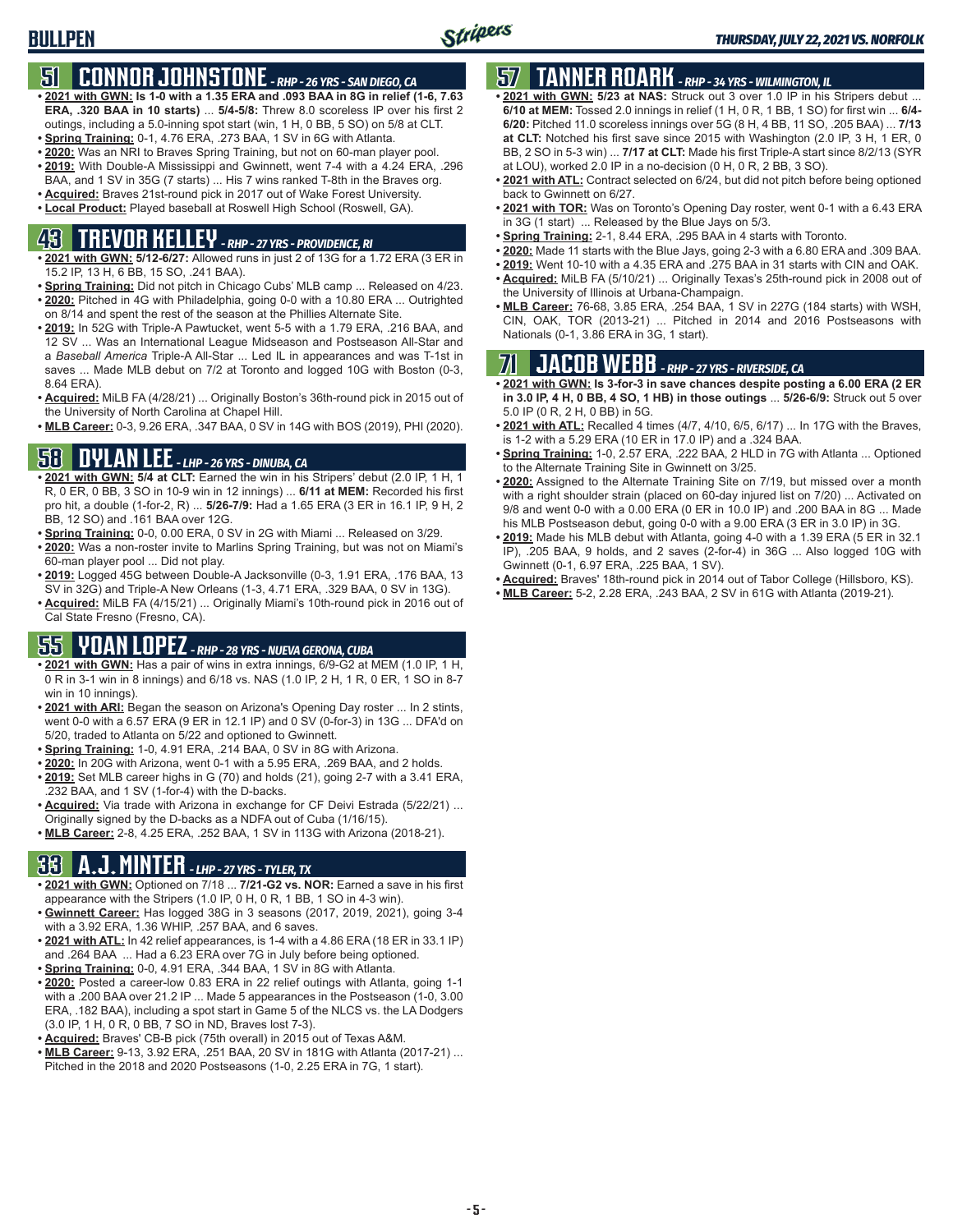#### Stripers **OFFENSE** *THURSDAY, JULY 22, 2021 VS. NORFOLK TOTAL:* .249, 85 HR, .762 OPS *RISP:* .266, 25 HR, .812 OPS *RUNS/INNING: 1 2 3 4 5 6 7 8 9 X TOT Vs. LHP:* .249, 35 HR, .785 OPS *RISP/2O:* .233, 11 HR, .738 OPS **Stripers:** 55 29 30 37 33 36 46 41 31 11 349 **Opponents:** 45 40 40 33 23 35 32 24 17 12 301 *Vs. RHP:* .249, 50 HR, .750 OPS *LOADED:* .292, 5 HR, .962 OPS

|               |                          |                |    |                |                |                |                | <b>HOME RUNS</b> |                                               |                | <b>MULTI-GAMES</b>       |                |
|---------------|--------------------------|----------------|----|----------------|----------------|----------------|----------------|------------------|-----------------------------------------------|----------------|--------------------------|----------------|
| <b>Player</b> | 1 <sub>R</sub>           | 2R             | 3R | GS             | Tot.           |                | Off LH Off RH  | Team W-L         | <b>Last HR with Gwinnett (Regular Season)</b> | <b>Hit</b>     | <b>RBI</b>               | <b>HR</b>      |
| Almonte       | $\overline{2}$           |                |    |                | 3              |                | 2              | $3-0$            | 5/30/21 vs. MEM, 1R (RH Connor Jones)         | 8              | 5                        |                |
| Arcia         | 10                       | 3              |    |                | 13             | 6              | $\overline{ }$ | $7 - 4$          | 7/3/21 at DUR, 1R/Leadoff (RH Shane Baz)      | 16             | 8                        |                |
| Brugman       | $\sim$                   |                |    | ۰              |                |                |                | $0 - 0$          |                                               |                | ۰                        |                |
| Camargo       | 4                        | 3              |    |                | 8              | 4              | 4              | $4 - 3$          | 7/18/21 at CLT, 2R (LH Jace Fry)              | 16             | 6                        | $\overline{ }$ |
| Casteel       |                          | 2              | ٠  |                | 3              | $\overline{2}$ |                | $2 - 1$          | 6/24/21 at NOR, GS (LH Zac Lowther)           | 5              | 5                        |                |
| Contreras     | 3                        |                | ٠  |                | 4              |                | 3              | $4 - 0$          | 7/21/21-G2 vs. NOR, 1R (RH Kyle Bradish)      | 5              | 3                        | $\sim$         |
| Demeritte     | 6                        | 2              | ٠  |                | 9              | 4              | 5              | $8 - 1$          | 7/17/21 at CLT, GS (RH Tyler Johnson)         | 9              | 6                        | ۰              |
| Ervin         | 3                        | $\overline{2}$ |    |                | 6              |                | $\overline{2}$ | $4 - 2$          | 7/14/21 at CLT, 1R (LH Hunter Schryver)       | 5              | $\overline{ }$           |                |
| Goins         |                          |                | ٠  | ٠              | 2              |                |                | $1 - 1$          | 7/4/21 at DUR, 2R (RH Joe Ryan)               | 12             | 6                        |                |
| Gore          |                          |                | ٠  |                |                |                |                | $0 - 0$          |                                               | 3              | $\sim$                   |                |
| Heredia       | $\sim$                   |                | ٠  | ۰              | ٠              | ٠              |                | $0 - 0$          | ---                                           | ٠              | $\overline{\phantom{a}}$ | ٠.             |
| Inciarte      |                          |                |    | ۰              |                |                |                | $0 - 0$          |                                               |                | $\overline{\phantom{a}}$ |                |
| Jackson       | 3                        | 3              |    | $\overline{2}$ | 9              | 6              | 3              | $5 - 1$          | 7/15/21 at CLT, GS (LH Nik Turley)            | 8              | 8                        | 2              |
| Kazmar Jr.    | 3                        | 2              |    | ۰              | 6              | $\overline{2}$ | 4              | $3 - 3$          | 7/16/21 at CLT, 1R (RH Alex McRae)            | 4              | $\overline{4}$           |                |
| Kipnis        | $\overline{2}$           | $\overline{2}$ |    | ٠              | 5              |                | 5              | $4 - 1$          | 7/14/21 at CLT, 1R (RH Ofreidy Gomez)         | 10             | $\overline{7}$           | ٠.             |
| Lucroy        |                          |                |    |                | $\overline{2}$ |                | $\overline{2}$ | $1 - 1$          | 6/10/21 at MEM, 3R (RH Grant Black)           | 4              | 3                        |                |
| Martinez      |                          |                |    |                |                |                |                | $0 - 0$          |                                               | $\overline{2}$ |                          |                |
| Morales       |                          |                |    | ٠              |                |                |                | $1 - 0$          | 5/7/21 at CLT, 3R (RH Joe De Carlo)           |                |                          |                |
| Pache         | 4                        |                |    | $\blacksquare$ | 5              | $\overline{2}$ | 3              | $3 - 1$          | 7/21/21-G2 vs. NOR, 1R (RH Claudio Custodio)  | 8              | 4                        | 1              |
| Sanchez       | $\overline{\phantom{a}}$ |                |    | ۰              |                |                |                | $1 - 0$          | 6/16/21 vs. NAS, 3R (RH Miquel Sanchez)       | 4              | $\overline{2}$           | ۰              |
| Snider        | $\overline{2}$           |                |    |                | 3              |                | 3              | $3-0$            | 7/15/21 at CLT, 2R (RH Connor Sadzeck)        | 3              | $\overline{2}$           |                |
| Unroe         |                          |                | ۰  | ۰              | ٠              |                |                | $0 - 0$          | 7/19/19 vs. ROC, 1R (RH Drew Hutchison)       | $\overline{a}$ | ۰                        |                |
| Waters        | $\overline{2}$           |                | 2  |                | 5              | 3              | $\overline{2}$ | $1 - 3$          | 7/8/21-G2 vs. NAS, 3R (LH Blaine Hardy)       | 15             | 4                        | 1              |
| Total:        | 46                       | 24             | 10 | 5              | 85             |                |                |                  |                                               |                |                          |                |

|                                                           |                                                                                                         |    | <b>HOME RUN VARIANTS</b> |                |           |                                   |           |               |            |            | <b>PINCH HITTERS</b> |                |                     |                                        |                |              |                                        |             |
|-----------------------------------------------------------|---------------------------------------------------------------------------------------------------------|----|--------------------------|----------------|-----------|-----------------------------------|-----------|---------------|------------|------------|----------------------|----------------|---------------------|----------------------------------------|----------------|--------------|----------------------------------------|-------------|
| Back-to-Back Homers (2x):                                 |                                                                                                         |    |                          |                |           |                                   |           |               |            |            | Player               | AVG.           | <b>AB</b>           | н                                      | 2B             | 3B           | <b>HR</b>                              | <b>RBI</b>  |
|                                                           | Almonte (GS) / Snider, 5/7 at CLT (1st Inning)                                                          |    |                          |                |           |                                   |           |               |            |            | Almonte              | 1.000          |                     |                                        | $\Omega$       | <sup>0</sup> | 0                                      | 2           |
| Jackson (2R) / Contreras, 7/14 at CLT (1st Inning)        |                                                                                                         |    |                          |                |           |                                   |           |               |            |            | Arcia                | $---$          | $\mathbf 0$         | $\Omega$                               | $\Omega$       | $\mathbf{0}$ | $\mathbf 0$                            | 0           |
|                                                           |                                                                                                         |    |                          |                |           |                                   |           |               |            |            | Casteel              | .150           | 20                  | 3                                      |                | $\Omega$     | 1                                      | 4           |
| Back-to-Back-to-Back Homers (1x):                         |                                                                                                         |    |                          |                |           |                                   |           |               | Demeritte  | .400       | 5                    | $\overline{2}$ |                     | $\Omega$                               | $\overline{1}$ | 1            |                                        |             |
| Arcia (2R) / Camargo / Demeritte, 5/8 at CLT (6th Inning) |                                                                                                         |    |                          |                |           |                                   |           |               |            |            | Ervin                | .286           | $\overline{7}$      | $\overline{2}$                         | $\Omega$       | $\mathbf{0}$ | $\overline{1}$                         | 3           |
|                                                           |                                                                                                         |    |                          |                |           |                                   |           |               |            |            | Goins                | .000           | $\overline{2}$      | 0                                      | $\Omega$       | 0            | $\mathbf 0$                            | 0           |
| Pinch-Hit Homers (3x):                                    |                                                                                                         |    |                          |                |           |                                   |           |               |            |            | Gore                 | .200           | 5                   |                                        | $\Omega$       | $\Omega$     | $\mathbf 0$                            | $\mathsf 0$ |
| Demeritte (1R), 5/12 vs. LOU (7th Inning)                 |                                                                                                         |    |                          |                |           |                                   |           |               |            |            | Kazmar Jr.           | .000           | $\overline{7}$      | $\mathbf 0$                            | $\Omega$       | $\Omega$     | $\mathbf 0$                            | $\mathbf 0$ |
| Casteel (2R), 6/3 vs. JAX (7th Inning)                    |                                                                                                         |    |                          |                |           |                                   |           |               |            |            | Lee                  | .000           | 1                   | $\Omega$                               | $\Omega$       | $\Omega$     | $\mathbf 0$                            | $\mathbf 0$ |
| Ervin (2R), 7/7 vs. NAS (6th Inning)                      |                                                                                                         |    |                          |                |           |                                   |           |               |            |            | Lucroy               | .000           | 3                   | $\Omega$                               | $\Omega$       | $\Omega$     | $\mathbf 0$                            | $\mathbf 0$ |
| Leadoff (Game) Homers (2x):                               |                                                                                                         |    |                          |                |           |                                   |           |               |            |            | <b>Morales</b>       | .000           | $\overline{1}$      | $\Omega$                               | $\Omega$       | $\Omega$     | $\pmb{0}$                              | $\mathbf 0$ |
| Waters, 5/19 at NAS                                       |                                                                                                         |    |                          |                |           |                                   |           |               |            |            | Pache                | ---            | $\overline{0}$      | $\Omega$                               | $\Omega$       | $\mathbf{0}$ | $\mathbf 0$                            | $\mathbf 0$ |
| Arcia, 7/3 at DUR                                         |                                                                                                         |    |                          |                |           |                                   |           |               |            |            | Sanchez              | .000           | 6                   | 0                                      | $\mathbf 0$    | $\Omega$     | $\mathbf 0$                            | $\mathbf 0$ |
|                                                           |                                                                                                         |    |                          |                |           |                                   |           |               |            |            | Snider               | .077           | 13                  |                                        | $\Omega$       | $\Omega$     | $\mathbf 0$                            | $\mathbf 0$ |
| Walk-Off Homers (1x):                                     |                                                                                                         |    |                          |                |           |                                   |           |               |            |            | Unroe                | .000           | 4                   | $\Omega$                               | $\Omega$       | $\Omega$     | $\mathbf 0$                            | $\mathbf 0$ |
| Arcia (Solo), 5/16 vs. LOU (9th Inning)                   |                                                                                                         |    |                          |                |           |                                   |           |               |            |            | Totals:              | .133           | 75                  | 10                                     | $\overline{2}$ | 0            | 3                                      | 10          |
|                                                           |                                                                                                         |    |                          |                |           |                                   |           |               |            |            |                      |                |                     |                                        |                |              |                                        |             |
|                                                           |                                                                                                         |    |                          |                |           |                                   |           |               |            |            |                      |                |                     |                                        |                |              |                                        |             |
|                                                           |                                                                                                         |    |                          |                |           | <b>STRIPERS BATTING BY MONTH</b>  |           |               |            |            |                      |                |                     | <b>HITTING STREAKS (10-PLUS GAMES)</b> |                |              |                                        |             |
|                                                           | <b>AVG</b>                                                                                              | G  | 2B                       | 3B             | <b>HR</b> | <b>RBI</b>                        | <b>SB</b> | <b>OBP</b>    | <b>SLG</b> | <b>OPS</b> | Player               |                | <b>Length/Dates</b> |                                        |                | <b>Stats</b> |                                        |             |
| May:                                                      | .254                                                                                                    | 24 | 43                       | 2              | 36        | 138                               | 24        | .366          | .445       | .811       | Arcia                |                | 13G (5/4-5/18)      |                                        |                |              | .393 (22-56), 4 2B, 7 HR, 17 R, 12 RBI |             |
| June:                                                     | .227                                                                                                    | 25 | 36                       | 3              | 21        | 88                                | 23        | .308          | .357       | .665       | Demeritte            |                | 10G (6/2-7/21)      |                                        |                |              | .372 (16-43), 2 2B, 3 HR, 10 R, 8 RBI  |             |
| July:                                                     | .270                                                                                                    | 19 | 42                       | $\overline{2}$ | 28        | 102                               | 13        | .347          | .473       | .821       |                      |                |                     |                                        |                |              |                                        |             |
| August:                                                   |                                                                                                         |    |                          |                |           |                                   |           |               |            |            |                      |                |                     |                                        |                |              |                                        |             |
| September:                                                |                                                                                                         |    |                          |                |           |                                   |           |               |            |            |                      |                |                     |                                        |                |              |                                        |             |
|                                                           |                                                                                                         |    |                          |                |           |                                   |           |               |            |            |                      |                |                     |                                        |                |              |                                        |             |
|                                                           |                                                                                                         |    |                          |                |           |                                   |           |               |            |            |                      |                |                     | <b>ON-BASE STREAKS (15-PLUS GAMES)</b> |                |              |                                        |             |
|                                                           |                                                                                                         |    |                          |                |           | <b>HITTER AWARDS &amp; HONORS</b> |           |               |            |            | Player               |                | Length/Dates        |                                        |                | <b>Stats</b> |                                        |             |
| <b>Player</b>                                             |                                                                                                         |    | <b>Award/Date</b>        |                |           |                                   |           | <b>Stats</b>  |            |            | Camargo              |                | 18G (6/18-7/8)      |                                        |                |              | .303 (20-66), 6 2B, 2 HR, 7 RBI, 7 BB  |             |
| Waters                                                    |                                                                                                         |    |                          |                |           |                                   |           | Game: 1-1, BB |            |            |                      |                |                     |                                        |                |              |                                        |             |
| Contreras                                                 | Sirius XM All-Star Futures Game (7/11)<br>AAA East Plaver of Week (7/13-18)<br>.462, 3 2B, 3 HR, 12 RBI |    |                          |                |           |                                   |           |               |            |            |                      |                |                     |                                        |                |              |                                        |             |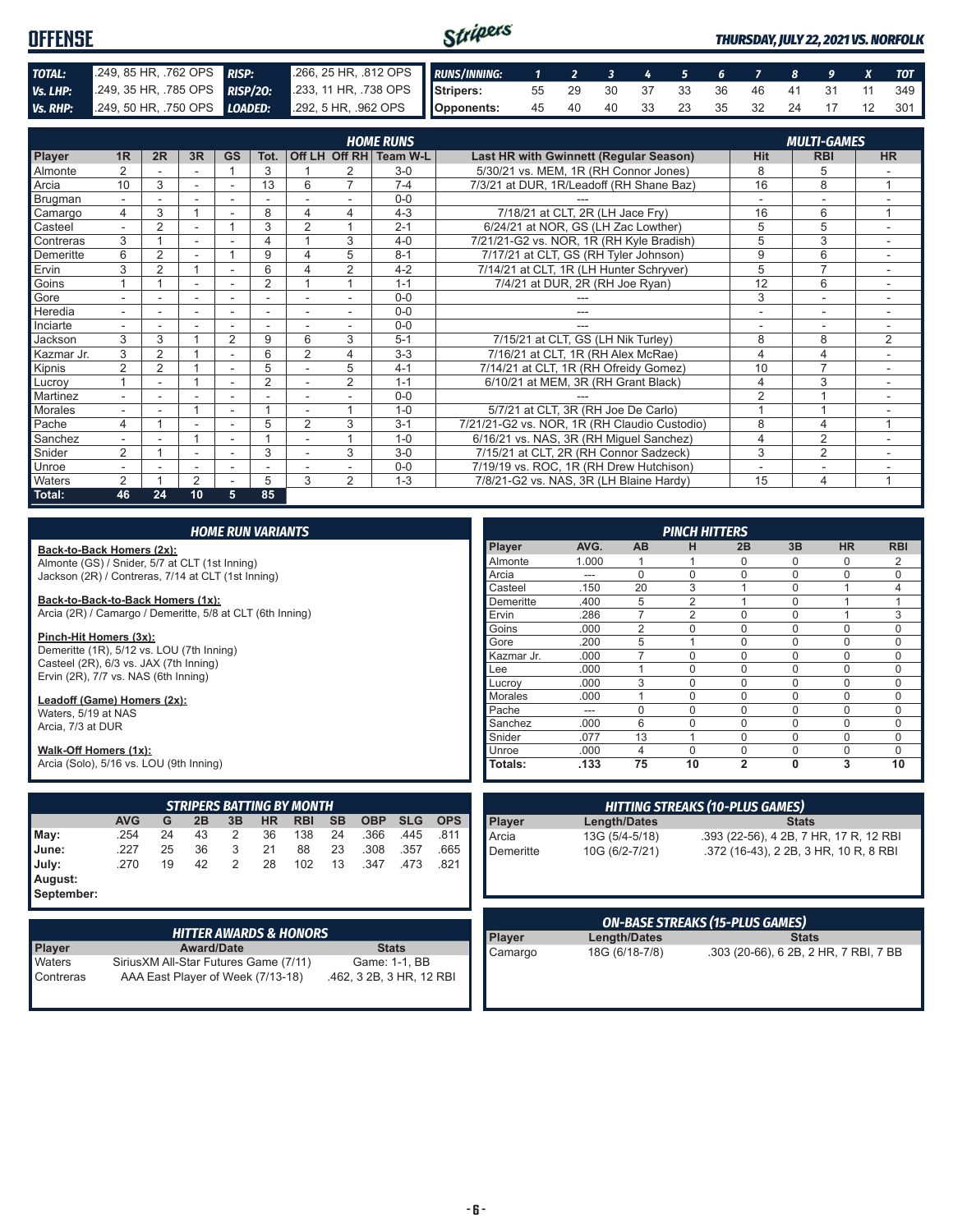### **17 JOHAN CAMARGO** *- INF - 27 YRS - PANAMA CITY, PANAMA SEASON WITH GWN:*.314, 8 HR, 26 RBI, 0 SB, .927 OPS *HIT STREAK:* -1G (0-3)

- *7/21 vs. NOR:* 2-6 *SERIES:* .333 (2-6) **• Leaderboard:** Entering 7/22, ranks among Triple-A East top 10 in R (T-4th, 40),
- OBP (5th, .406), and AVG (7th, .314).
- **• 2021 with GWN: Has hit safely in 24 of 31G since 6/10, batting .347 (41-for-118, 10 2B, 1 3B, 5 HR, 22 R, 16 RBI, .988 OPS)** ... **5/4-5/22:** Hit safely in each of his first 9G (.364, 2 2B, 3 HR, 13 R, 8 RBI) ... **5/8 at CLT:** Notched his first career multi-HR game (2-for-4, 2 HR, 2 RBI) ... **6/5 vs. JAX:** Started 5-4-3 triple play, Gwinnett's first since 5/28/19 at TOL ... **6/10 at MEM:** Homered for first time since 5/8 (2-run, #4) in 4-for-5, 2-RBI effort ... **6/18-7/8:** Posted a team-best 18G on-base streak (.303, 20-for-66, 6 2B, 2 HR, 9 R, 7 RBI, 7 BB, .387 OBP) ... **7/18 at CLT:** Hit a 2-out, 2-run HR (#8) in 9th for a 12-11 lead (GWN had trailed 11-3).
- **• Gwinnett Career:** Has hits in 79 of 105G (75.2%) since 2017, batting .331 (135 for-408, 30 2B, 2 3B, 17 HR, 73 R, 68 RBI, 1 SB, .939 OPS).
- **• 2021 with ATL:** In 6 stints with the Braves, batting .000 (0-for-16, 1 R) in 15G.
- **• Spring Training:** .186, 2 2B, 1 HR, 4 R, 3 RBI in 18G with Atlanta.
- **• 2020:** Made Braves' Opening Day roster and batted .200 (8 2B, 4 HR, 16 R, 9 RBI) in 35G ... Added to the NLCS roster in place of injured Adam Duvall prior to Game 2 and played in 4G (.250, 2-for-8, 1 2B, 1 RBI).
- **• Acquired:** NDFA (7/2/10) out of Panama City, Panama.
- **• MLB Career:** .257, 68 2B, 4 3B, 34 HR, 144 RBI, 2 SB in 364G with Atlanta (2017- 21) ... Played in 2018 and 2020 Postseasons (.087, 1 2B, 1 RBI in 8G).

## **9 RYAN CASTEEL** *- 1B/C - 30 YRS - CHATTANOOGA, TN*

*SEASON WITH GWN:*.244, 3 HR, 17 RBI, 0 SB, .723 OPS *HIT STREAK:* 3G (3-11) *7/21 vs. NOR:*1-3, SO *SERIES:* .333 (1-3)

- **• 2021 with GWN: 5/15-5/18:** Had 6 RBI in 3G span, including 5/15 vs. LOU (1 for-2, GW 3-run 2B, 3 RBI) and 5/16 vs. LOU (1-for-3, HR, 2 RBI) ... **6/2 vs. JAX:** Notched pinch-hit 2-run 2B ... **6/3 vs. JAX:** Hit pinch-hit 2-run HR (#2) ... **6/24 at NOR:** Crushed game-winning grand slam (#3) in 6-2 victory (1-for-4, 4 RBI), his 2nd career slam (first since 7/20/13 with Adv-A Modesto).
- **• Spring Training:** Did not play in Atlanta's MLB camp.
- **• 2020:** Was not on the Braves' 60-man player pool ... Did not play.
- **• 2019:** Played 118G with Double-A Mississippi, batting .263 (21 2B, 2 3B, 21 HR, 73 RBI, .811 OPS) ... Ranked 2nd in the Southern League in homers and RBI, 3rd in slugging (.477) ... Was his 2nd career 20-homer season (hit 22 in 2013).
- **• Acquired:** MiLB FA (3/14/21) ... Originally Colorado's 17th-round pick in 2010 out of Cleveland State Community College (Cleveland, TN).

# **24 WILLIAM CONTRERAS** *- C - 23 YRS - PUERTO CABELLO, VZ*

*SEASON WITH GWN:*.421, 4 HR, 14 RBI, 0 SB, 1.345 OPS *HIT STREAK:* 8G (15-33) *7/21 vs. NOR:* 1-3, HR, R, RBI *SERIES:* .333 (1-3), HR, RBI

- **• 2021 with GWN: Has hit safely in 9 of 10G during Triple-A debut (.421, 16-for-38, 5 2B, 4 HR, 10 R, 14 RBI, 1.345 OPS)** ... Named Triple-A East Player of the Week for 7/13-7/18 (.462, 12-for-26, 3 2B, 3 HR, 7 R, 12 RBI, 1.440 OPS).
- **• 2021 with ATL:** On the Braves' Opening Day roster ... Hit .204 (3 2B, 1 3B, 7 HR, 16 R, 21 RBI, .666 OPS) in 44G through 7/6 ... Optioned on 7/7.
- **• Spring Training:** .350, 3 2B, 1 HR, 5 R, 7 RBI in 17G with Atlanta.
- **• 2020:** Spent most of the year at the Alternate Training Site at Coolray Field ... Recalled by Atlanta for his MLB debut on 7/24 ... Hit .400 (4-for-10, 1 2B, 1 RBI) in 4G before being optioned on 7/29.
- **• 2019:** Between FLA and MIS, hit .255 (20 2B, 6 HR, 50 R, 39 RBI) in 110G ... Named a Florida State League Midseason All-Star.
- **• Bloodlines:** Older brother is Chicago Cubs' C Willson Contreras.
- **• Acquired:** NDFA (2/1/15) out of Puerto Cabello, Venezuela.
- **• MLB Career:** .217, 4 2B, 1 3B, 7 HR, 22 RBI, 0 SB in 48G with Atlanta (2020-21).

## **12 TRAVIS DEMERITTE** *- OF - 26 YRS - NEW YORK, NY*

*SEASON WITH GWN:*.324, 9 HR, 23 RBI, 2 SB, 1.111 OPS *HIT STREAK:* -1G (0-3) *7/21 vs. NOR:*1-6, 3 SO *SERIES:* .167 (1-6)

- **• 2021 with GWN: In 6G in July, batting .375 (9-for-24, 3 HR, 7 R, 8 RBI, 1 SB)** 5/4 at CLT: Tallied 5 RBI (3-for-6, HR) to set a Gwinnett Opening Night record ... **6/2-7/21:** Posted a 10G hitting streak (.372, 16-for-43, 2 2B, 3 HR, 10 R, 8 RBI, 1 SB, 1.041 OPS) ... **6/10-7/10:** Was on the injured list ... **7/17 at CLT:** Launched his 4th career grand slam (2nd with Gwinnett), going 1-for-5 with 4 RBI ... **7/18 at CLT:** Notched a season-high 4 hits (4-for-5, 3 R, 2 RBI, SB).
- **• Gwinnett Career:** In 129G since 2019, batting .295 (130-for-441, 37 2B, 2 3B, 29 HR, 93 R, 96 RBI, 6 SB, .983 OPS) with the Stripers.
- **• Spring Training:** .133, 0 HR, 3 RBI, 1 SB, .467 OPS in 14G with Atlanta ... Outrighted to Gwinnett on 2/21 and signed to a MiLB contract.
- **• 2020:** Hit .172 with 1 2B, 4 RBI in 18G with Detroit ... DFA'd on 2/5/21.
- **• 2019:** Made his Triple-A debut with Gwinnett and was an IL All-Star (.286, 20 HR, 73 RBI, .944 OPS in 96G) ... Has 1 of the 9 20-HR seasons in GWN history ... Traded to Detroit on 7/31, made his MLB debut (.225, 3 HR, 10 RBI in 48G).
- **• Acquired:** Off Waivers from Detroit (2/12/21) ... Originally Texas' 1st-round pick (30th overall) in 2013 out of Winder-Barrow High School (Winder, GA).
- **• MLB Career:** .217, 8 2B, 2 3B, 3 HR, 14 RBI, 3 SB with Detroit (2019-20).

# **18 PHILLIP ERVIN** *- OF - 28 YRS - MOBILE, AL*

*SEASON WITH GWN:*.196, 6 HR, 22 RBI, 8 SB, .675 OPS *HIT STREAK:* -1G (0-3) *7/21 vs. NOR:*0-3 *SERIES:* .000 (0-3)

- **• 2021 with GWN: 6/2 vs. JAX:** Hit decisive 3-run HR (#1) and tallied season-high 4 RBI (1-for-4, R) ... **6/13 at MEM:** Belted game-tying 2-run HR (#2) with 2 outs in the 9th of an eventual 7-6 loss (1-for-3, 1 R, 2 RBI) ... **7/7 vs. NAS:** Clubbed game-tying 2-run pinch-hit HR (#5, 1-for-1, 2 RBI).
- **• Spring Training:** .276, 0 HR, 2 RBI, 1 SB, .647 OPS in 18G with Atlanta ... DFA'd on 3/28, outrighted to the Alternate Training Site on 4/3.
- **• 2020:** Between Cincinnati and Seattle, hit .149 with 3 2B, 4 RBI, 1 SB in 37G ... DFA'd by the Reds (8/28), Mariners (12/16), and Chicago Cubs (2/20/21).
- **• Acquired:** Off waivers from the Chicago Cubs (2/22/21) ... Originally Cincinnati's 1st-round pick (27th overall) in 2013 out of Samford University (Homewood, AL).
- **• MLB Career:** .247, 26 2B, 8 3B, 17 HR, 68 RBI, 15 SB in 237G with CIN, SEA (2017-20) ... Talled 7 of his 8 career triples in 2019 (ranked 7th in NL).

# **5 TERRANCE GORE** *- OF - 30 YRS - MACON, GA*

| <b>SEASON WITH GWN: .286, 0 HR, 0 RBI, 13 SB, .769 OPS</b> | <b>HIT STREAK: <math>-2G(0-6)</math></b> |
|------------------------------------------------------------|------------------------------------------|
| 7/21 vs. NOR: $PR, 0-0$                                    | <b>SERIES:</b> $--- (0-0)$               |

- **• Leaderboard:** Entering 7/22, ranks among Triple-A East top 10 in SB (7th, 13). **• 2021 with GWN:** Is 13-for-14 (92.9%) in stolen base attempts over 26G, has a pair of 2-steal games (5/18 at NAS, 6/18 vs. NAS) ... **6/9-G2 at MEM:** Stole 3rd and
- scored winning run in 8th inning of 3-1 victory ... **7/10 vs. NAS:** Notched seasonhigh 3 hits (3-for-3, 2B, R).
- **• Spring Training:** Did not play in Atlanta's MLB camp.
- **• 2020:** Logged 2G in his lone season with the Los Angeles Dodgers (0 PA). **• Acquired:** MiLB FA (2/18/21) ... Originally Kansas City's 20th-round pick in 2011
- out of Gulf Coast Community College (Panama City, FL). **• MLB Career:** .224, 2 2B, 1 3B, 0 HR, 1 RBI, 40 SB in 102G with KC, CHC, LAD (2014-20) ... Played in the Postseason with KC (2014-15) and CHC (2018), going
- 0-for-2 with 3 R, 5 SB ... Won World Series with the Royals in 2015.

# **56 ALEX JACKSON** *- C - 25 YRS - SAN DIEGO, CA*

*SEASON WITH GWN:*.263, 9 HR, 29 RBI, 1 SB, .989 OPS *HIT STREAK:* -1G (0-2) *7/21 vs. NOR:*0-2, BB *SERIES:* .000 (0-2)

- **• 2021 with GWN: Has 18 XBH (8 2B, 1 3B, 9 HR) in his last 22G since 5/27 (.287, 25-for-87, 17 R, 29 RBI)** ... **5/27 vs. MEM:** Set career highs in HR (3) and RBI (7) in 4-for-4 effort ... **6/9-G1 at MEM:** Belted GW 3-run HR (#5) in 5-4 win ... **7/2 at DUR:** Notched 7th career multi-HR game with GWN (2-for-5, 2 HR, 3 RBI) . **7/17 at CLT:** Tied GWN's single-game doubles record (3-for-5, 3 3B, 4 RBI).
- **• Gwinnett Career:** Of his 117 career hits with the Stripers, 71 (60.7%) have gone for extra bases (28 2B, 3 3B, 40 HR) ... Has an .846 OPS in 145G.
- **• 2021 with Atlanta:** Made the Braves' Opening Day roster for the first time in his career ... Hit .043 (1-for-23, 2 R) in 10G ... Placed on the 10-day IL on 5/2 (strained left hamstring) ... Moved to the 60-day IL on 6/24 ... Assigned to rehab with GWN twice (on 5/21 and 6/30) ... Activated/optioned to GWN on 7/21.
- **• Spring Training:** .194, 2 2B, 2 HR, 8 RBI, .716 OPS in 14G with Atlanta.
- **• 2020:** Spent most of the year at the Alternate Training Site in Gwinnett ... In 5G with Atlanta, batted .286 (2-for-7, 1 2B).
- **• Acquired:** Via trade with Seattle in exchange for RHP Max Povse and RHP Rob Whalen (11/28/16) ... Originally the Mariners' 1st-round pick (6th overall) in 2014 out of Rancho Bernardo High School (San Diego, CA).
- **• MLB Career:** .070, 1 2B, 2 R, 0 RBI in 19G with Atlanta (2019-21).

# **4 SEAN KAZMAR JR.** *- INF - 36 YRS - VALDOSTA, GA*

*SEASON WITH GWN:*.189, 6 HR, 19 RBI, 2 SB, .605 OPS *HIT STREAK:* 2G (3-7)

- *7/21 vs. NOR:*1-3 *SERIES:* .333 (1-3) **• 2021 with GWN: 5/25 vs. MEM:** Lined a walk-off single in the 9th for a 2-1 win, his first career walk-off RBI with Gwinnett ... **7/8-G1 vs. NAS:** Surpassed Joey Terdoslavich for 3rd on Gwinnett's career home run list (#42, 1-for-3, 2 RBI).
- **• Gwinnett Career:** Batting .264 (647-for-2453, 133 2B, 12 3B, 43 HR, 293 R, 289 RBI, 25 SB) in 715G over 8 seasons ... Leads in career G, AB, H, TB (933), 2B, R, RBI ... Ranks 2nd in career 3B (12) ... Ranks 3rd in career HR (43).
- **• 600 Club:** His 647 hits are 3rd in Richmond/Gwinnett history (10 behind Larry Whisenton's record of 657) ... Is one of 5 in RICH/GWN history with 600 hits.
- **• 2021 with ATL:** Contract selected on 4/17, has spent 2 stints with Atlanta (4/17- 4/23, 5/4-5/7), going 0-for-2 ... Pinch hit on 4/17 at the Chicago Cubs, marking his first MLB appearance in 4,589 days since 9/23/08 with San Diego ... The last player with a bigger gap between MLB appearances was Ralph Winegarner (13 years, 14 days between 6/23/36 with CLE and 7/7/49 with STL).
- **• Spring Training:** .409, 3 HR, 9 RBI, 0 SB, 1.415 OPS in 25G with Atlanta.
- **• 2020:** Was an NRI to Braves Spring Training, but not on 60-man player pool.
- **• Acquired:** MiLB FA (12/7/20) ... Originally San Diego's 5th-round pick in 2004 out of the College of Southern Nevada.
- **• MLB Career:** .195, 1 2B, 0 3B, 0 HR, 2 RBI in 22G with San Diego (2008) and Atlanta (2021).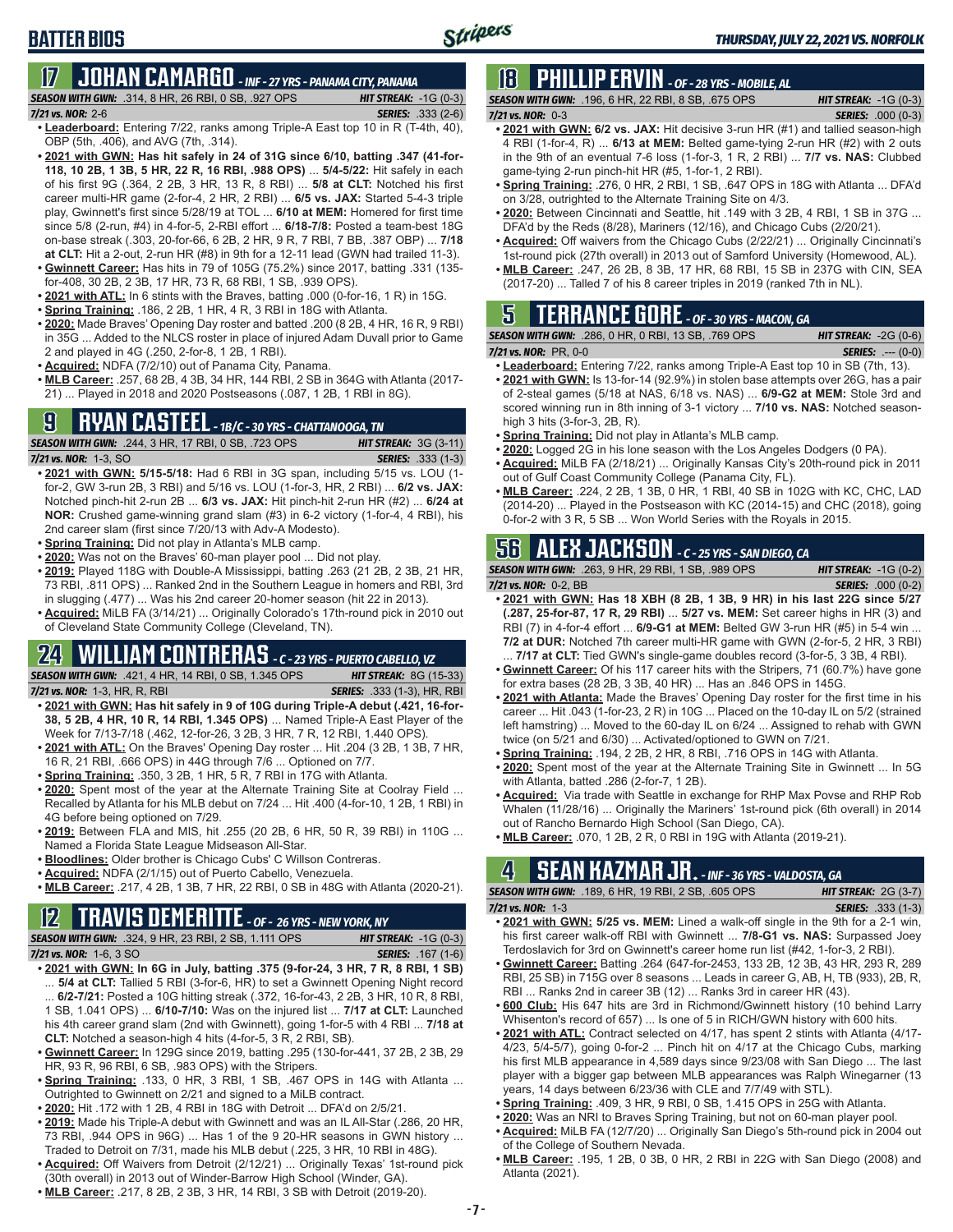# **BATTER BIOS**

# **22 JASON KIPNIS** *- INF - 34 YRS - NORTHBROOK, IL*

*SEASON WITH GWN:*.268, 5 HR, 19 RBI, 0 SB, .828 OPS *HIT STREAK:* -1G (0-1) *7/21 vs. NOR:*DNP *SERIES:* .--- (0-0)

- **• 2021 with GWN: Has 5 multi-hit efforts in 10G since 7/6, batting .341 (14-for-41, 3 2B, 1 3B, 2 HR, 8 R, 10 RBI)** ... **5/28 vs. MEM:** Belted decisive 3-run HR (#1, 2-for-3, 3 RBI) ... **6/16 at NAS:** Hit game-winning HR (#2), a 2-run shot (2-for-4,, 2 RBI) ... **7/14 at CLT:** Fell a triple shy of the cycle (3-for-5, 2B, HR, 3 R, 2 RBI).
- **• Spring Training:** .241, 1 2B, 1 HR, 2 R, 3 RBI in 12G with Atlanta ... Released on 3/27, re-signed to MiLB deal on 3/29.
- **• 2020:** In his lone season with the Chicago Cubs, hit .237 (8 2B, 1 3B, 3 HR, 16 RBI, 1 SB) in 44G ... Played in 2G during the Postseason (0-for-3, 1 BB, 1 SO) ... Elected Free Agency on 10/28.
- **• Acquired:** MiLB FA (3/29/21) ... Originally Cleveland's 2nd-round pick in 2009 out of Arizona State University (Tempe, AZ).
- **• MLB Career:** .260, 260 2B, 24 3B, 126 HR, 545 RBI, 136 SB in 1,165G with CLE, CHC (2011-20) ... Was 2-time AL All-Star with the Indians (2013, 2015) ... Hit .192 (3 2B, 1 3B, 4 HR, 9 RBI) in 26G during the Postseason with CLE (2013, 2016-18) and CHC (2020).

## **20 JONATHAN MORALES** *- C - 26 YRS - ARROYO, PUERTO RICO*

*SEASON WITH GWN:*.141, 1 HR, 7 RBI, 0 SB, .357 OPS *HIT STREAK:* 3G (3-7)

*7/21 vs. NOR:*2-5, 2B, R, RBI *SERIES:* .400 (2-5), 2B, R, RBI

- **• 2021 with GWN: 5/7 at CLT:** Tied his single-game career high with 5 RBI, going 2-for-6 with a 3-run HR (#1) in the 9th.
- **• Spring Training:** .250, 0 HR, 1 RBI, 0 SB, 1.200 OPS in 12G with Atlanta.
- **• 2020:** Spent entire year at Braves Alternate Site in Gwinnett (no MLB debut) ... Played for Caguas of the Puerto Rican Winter League (.394, 3 HR, 9 RBI in 13G), earning PWL Postseason All-Star honors.
- **• 2019:** Hit .240 (13 2B, 2 HR, 27 R, 25 RBI) in 80G between Double-A Mississippi and Gwinnett ... Logged 1 game during the IL Playoffs (0-for-1, BB).
- **• Acquired:** Braves' 25th-round pick in 2015 out of Miami-Dade Community College.

# **15 CRISTIAN PACHE** *- OF - 22 YRS - SANTO DOMINGO CENTRO, D.R.*

*SEASON WITH GWN:*.240, 5 HR, 17 RBI, 2 SB, .711 OPS *HIT STREAK:* 2G (2-6)

- *7/21 vs. NOR:* 2-6, 2 HR, 2 R, 2 RBI, 3 SO *SERIES:* .333 (2-6), 2 HR, 2 R, 2 RBI **• MLB.com Prospect Ranks:** #1 (Braves Top 30), #10 (Top 100).
- **• 2021 with GWN: Hitting .317 (13-for-41, 1 2B, 3 HR, 9 R, 7 RBI, 1 SB) with 5 multi-hit efforts in his last 11G since 7/8** ... **5/29-6/1:** Assigned to rehab (right hamstring inflammation), played 1G before being activated/optioned on 6/2 ... **6/5 vs. JAX:** Went 3-for-6 with 2 2B, including game-tying 2-run 2B in 9th ... **6/10 at MEM:** Tallied his first career multi-HR game (3-for-5, 2 HR, 3 R, 4 RBI) ... **6/30 at DUR:** Notched last-AB GWRBI single in 9th for 2-1 win (2-for-3, 2B, RBI) ... **7/21 vs. NOR:** Homered in both games of a DH (#3-4, 2-for-6, 2 R, 2 RBI).
- **• 2021 with ATL:** On Atlanta's Opening Day roster for the first time ... Hit .111 (3 2B, 1 HR, 6 R, 4 RBI) in 22G ... Placed on IL twice, on 4/14 and 5/14 ... Was at the Alternate Training Site from 4/24-4/30.
- **• Spring Training:** .184, 2 2B, 1 3B, 4 R, 3 RBI, 2 SB in 17G with Atlanta.
- **• 2020:** Spent most of the year at the Alternate Training Site ... Made his MLB debut on 8/21 vs. Philadelphia (1-for-4) ... Played just 2G during regular season (.250) ... Also made MLB Postseason debut (.182, 1 2B, 1 HR, 4 R, 4 RBI in 12G).
- **• 2019:** Between Mississippi (104G) and Gwinnett (26G), hit .277 (36 2B, 9 3B, 12 HR, 63 R, 61 RBI, 8 SB, .802 OPS) in 130G ... Named a Southern League Postseason All-Star and MLB All-Star Futures Game participant.
- **• Acquired:** NDFA (7/4/15) out of Santo Domingo Centro, D.R.
- **• MLB Career:** .119, 3 2B, 0 3B, 1 HR, 4 RBI, 0 SB in 24G with Atlanta (2020-21).

# **2 YOLMER SANCHEZ** *- INF - 29 YRS - MARACAY, VENEZUELA*

*SEASON WITH GWN:*.176, 1 HR, 13 RBI, 4 SB, .522 OPS *HIT STREAK:* -1G (0-1)

#### *7/21 vs. NOR:*1-4, R, BB, SO *SERIES:* .250 (1-4), R

- **• 2021 with GWN: 5/7 at CLT:** Went 3-for-5 with 3 runs, 3 RBI and Gwinnett's first triple of the year ... **6/9-G2 at MEM:** Stole home plate as part of a double-steal with Drew Waters, scored tying run in 3-1 win (1-for-2, R, SB) ... **6/16 vs. NAS:** After going 30G without a homer, launched his 1st of the year (3-run, 1-for-2, 3 RBI).
- **• Spring Training:** .190, 0 XBH, 2 RBI, 1 SB, .451 OPS in 15G with Baltimore ... DFA'd on 3/27, released on 3/30.
- **• 2020:** Played 11G with the Chicago White Sox, batting .313 (3 2B, 1 HR, 1 RBI, 1.164 OPS) ... Made his MLB Postseason debut in the ALWCS (1G, no at-bat).
- **• Acquired:** MiLB FA (3/31/21) ... Originally a NDFA with Chi. White Sox (5/29/09).
- **• MLB Career:** .245, 113 2B, 24 3B, 32 HR, 215 RBI, 30 SB in 657G with the Chi. White Sox (2014-20) ... Won an AL Gold Glove in 2019 (.987 FPCT at 2B).

### **26 TRAVIS SNIDER** *- OF/INF - 33 YRS - KIRKLAND, WA SEASON WITH GWN:*.187, 3 HR, 6 RBI, 1 SB, .666 OPS *HIT STREAK:* -1G (0-2)

*7/21 vs. NOR:* 0-2, SO *SERIES:* .000 (0-2)

- **• 2021 with GWN: 5/5-5/9:** Drew 8 walks in his first 3G ... **6/18 vs. NAS:** Homered for the first time since 5/7 at CLT, a solo shot (#2) as part of 6-run comeback in 8-7 win (1-for-3, 2 RBI) ... **7/15 at CLT:** Blasted go-ahead 2-run HR (#3) in 8th of 11-10 win (1-for-4, 2 RBI).
- **• Spring Training:** Did not play in Atlanta's MLB camp.
- **• 2020:** Signed by Miami on 7/24 and reported to the Marlins' Alternate Training Site in Jupiter, FL, but was released on 8/27 and did not reach the Majors.
- **• 2019:** Played for Triple-A Reno in Arizona's system (.294, 22 2B, 4 3B, 11 HR, 41 RBI, 3 SB, .899 OPS in 93G).
- **• Acquired:** MiLB FA (2/26/21) ... Originally Toronto's 1st-round pick (14th overall) in 2006 out of Henry M. Jackson High School (Mill Creek, WA).
- **• MLB Career:** .244, 100 2B, 7 3B, 54 HR, 212 RBI, 22 SB in 630G with TOR, PIT, BAL (2008-15) ... Played for PIT in Postseason from 2013-15 (1-for-4 in 3G).

# **11 Drew WATERS** *- OF - 22 YRS - ATLANTA, GA*

| <b>SEASON WITH GWN:</b> .252, 5 HR, 21 RBI, 16 SB, .748 OPS | <b>HIT STREAK:</b> $1G(1-3)$   |
|-------------------------------------------------------------|--------------------------------|
| 7/21 vs. NOR: 1-7, 2B, RBI                                  | <b>SERIES:</b> .143 (1-7), RBI |

- **• Leaderboard:** Entering 7/22, ranks among Triple-A East top 10 in SB (3rd, 16) and 2B (T-7th, 15).
- **• MLB.com Prospect Ranks:** #2 (Braves Top 30), #25 (Top 100 Prospects).
- **• 2021 with GWN: Leads Triple-A East in XBH in July with 12 (.313, 21-for-67, 9 2B, 1 3B, 2 HR, 14 R, 11 RBI, 4 SB, .928 OPS)** ... **5/15-6/10:** Hit .316 (25-for-79, 4 2B, 3 HR, 16 R, 9 RBI, 6 SB, .906 OPS) in 21G ... **5/18 at NAS:** Recorded first career multi-HR game (3-for-5, 2 HR, 3 RBI) and became the first GWN player to homer from both sides of the plate since Mel Rojas Jr. (7/7/16 at CLT) ... **5/19 at NAS:** Fell a triple shy of the cycle in first 4-hit game at Triple-A (4-for-5, 2B, HR, 2 R, 2 RBI, 2 SB) ... **6/9-G2 at MEM:** Lined RBI single in 8th (2-for-3, R, RBI) for last-at-bat 3-1 win ... **7/2-7/18:** Posted 13G on-base streak (.357, 20-for-56, 8 2B, 1 3B, 2 HR, 14 R, 10 RBI, 4 SB).
- **• Futures Game:** Played for the NL Team in the 2021 SiriusXM All-Star Futures Game on 7/11 at Coors Field (1-for-1, BB) ... Was the 7th active Gwinnett player selected to the game (1st since RHP Touki Toussaint in 2018).
- **• Spring Training:** .500, 1 2B, 0 HR, 2 RBI, 1 SB in 4G with Atlanta.
- **• 2020:** Spent entire year at Braves Alternate Site in Gwinnett (no MLB debut).
- **• 2019:** Hit .309 (40 2B, 9 3B, 7 HR, 80 R, 52 RBI, 16 SB) in 134G with Double-A Mississippi and Gwinnett ... Won Southern League Batting Title (.319, best in MIS history) and Most Valuable Player (1st in MIS history) ... Ranked among MiLB top 5 in doubles (T-3rd, 40) and hits (5th, 163).
- **• Acquired:** Braves' 2nd-round pick in 2017 out of Etowah High School (Woodstock, GA) ... Named Gatorade Georgia Baseball Player of the Year in 2017.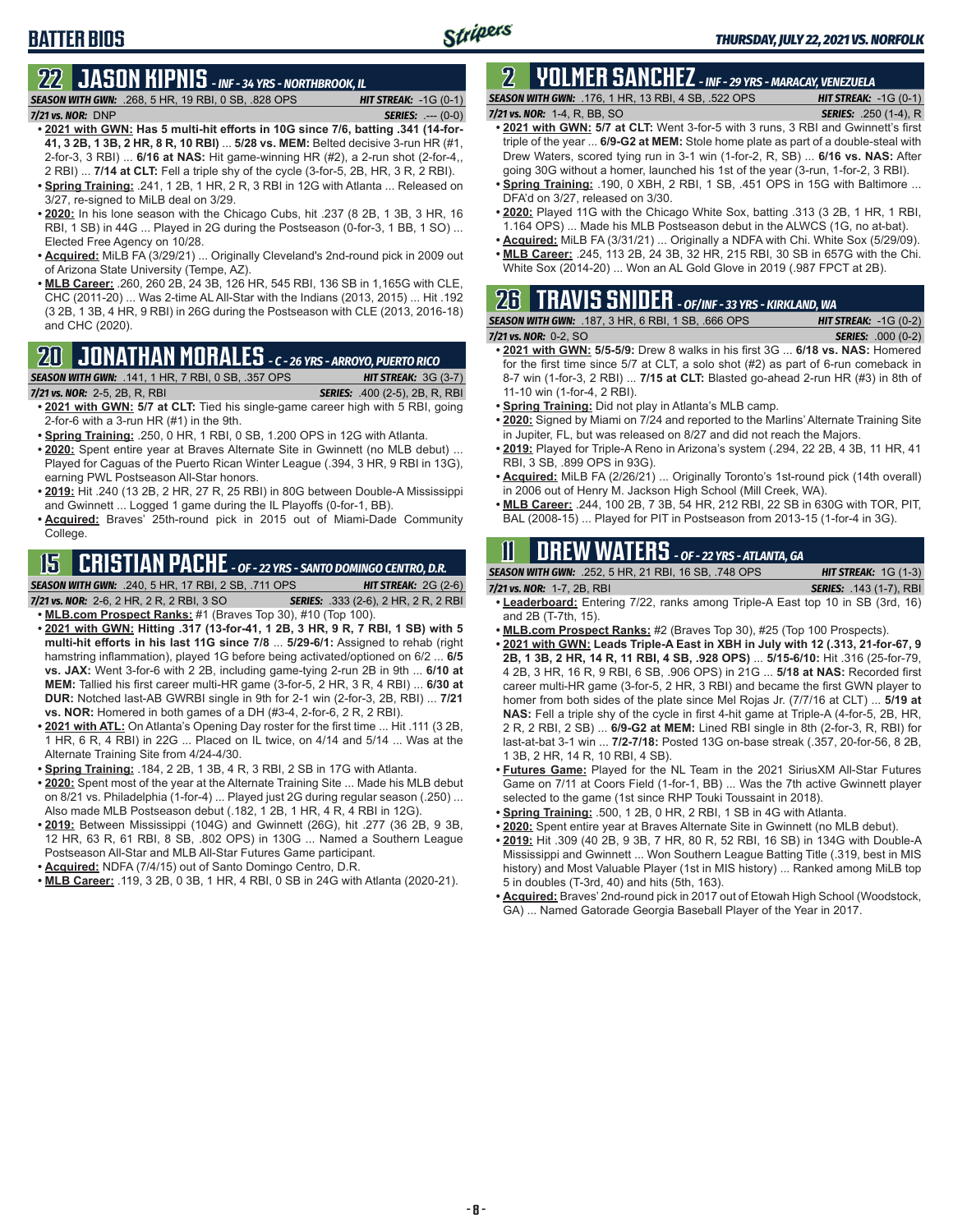## **SEASON SUMMARY**



# **TEAM HIGHS & LOWS**

| <b>OFFENSE:</b>  |  |
|------------------|--|
|                  |  |
|                  |  |
|                  |  |
|                  |  |
|                  |  |
|                  |  |
|                  |  |
|                  |  |
|                  |  |
|                  |  |
|                  |  |
|                  |  |
|                  |  |
|                  |  |
|                  |  |
|                  |  |
|                  |  |
| <b>PITCHING:</b> |  |
|                  |  |
|                  |  |
|                  |  |
|                  |  |
|                  |  |
|                  |  |
|                  |  |
|                  |  |
|                  |  |
|                  |  |
|                  |  |
| <b>DEEEMSE.</b>  |  |

### **DEFENSE:**

| --------                                                        |  |
|-----------------------------------------------------------------|--|
| Most Double Plays Turned, Game  3 (5x, last: 7/16 at Charlotte) |  |
|                                                                 |  |
|                                                                 |  |
|                                                                 |  |
|                                                                 |  |
|                                                                 |  |

## **TEAM MISCELLANEOUS**

| Largest Blown Lead (Loss) 3 Runs (3x, last: 7/4 at Durham, 3-0, 4-5) |
|----------------------------------------------------------------------|
|                                                                      |
|                                                                      |
|                                                                      |
|                                                                      |
|                                                                      |
|                                                                      |
|                                                                      |
|                                                                      |
|                                                                      |

### **INDIVIDUAL HIGHS & LOWS**

| <b>HITTING (GAME):</b> |  |
|------------------------|--|
|                        |  |
|                        |  |
|                        |  |
|                        |  |
|                        |  |
|                        |  |
|                        |  |
|                        |  |
|                        |  |
|                        |  |
|                        |  |
|                        |  |
|                        |  |
|                        |  |

#### **PITCHING (GAME):**

### **DEFENSE (GAME):**

### **STREAKS**

#### **OFFENSIVE (LONGEST IN 2021 ONLY):**

#### **PITCHING (LONGEST IN 2021 ONLY):**

### **LAST TIME IT HAPPENED (GWINNETT REGULAR-SEASON HISTORY)**

### **INDIVIDUAL OFFENSE:**

|                                                        | Homers, Both Sides of Plate  Drew Waters (5/18/21 at Nashville)            |
|--------------------------------------------------------|----------------------------------------------------------------------------|
|                                                        |                                                                            |
|                                                        |                                                                            |
|                                                        | Back-to-Back-to-Back Homers  Arcia/Camargo/Demeritte (5/8/21 at Charlotte) |
|                                                        |                                                                            |
|                                                        |                                                                            |
|                                                        |                                                                            |
|                                                        |                                                                            |
|                                                        |                                                                            |
|                                                        |                                                                            |
|                                                        |                                                                            |
|                                                        |                                                                            |
|                                                        |                                                                            |
|                                                        |                                                                            |
|                                                        |                                                                            |
| <b>INDIVIDUAL PITCHING:</b><br>0.0 Inning Porfoot Camo | Novor                                                                      |
|                                                        |                                                                            |

| 9.0-Inning No-Hitter (Solo)Todd Redmond (5/28/10 at Louisville)                 |  |
|---------------------------------------------------------------------------------|--|
| 9.0-Inning No-Hitter (Comb.)  Wooten/Marksberry/Ramirez (6/30/16 at Louisville) |  |
|                                                                                 |  |
|                                                                                 |  |
| 21 Consecutive Saves Converted Jairo Asencio (9/6/09-8/8/11)                    |  |
| 25.0-Inning Scoreless Streak Stephen Marek, 25.1 IP (6/6/10-8/2/10)             |  |
|                                                                                 |  |

### **TEAM OFFENSE:**

| <b>TEAM PITCHING:</b><br><b>TEAM DEFENSE:</b> |  |
|-----------------------------------------------|--|

### **TEAM DEFENSE:** Turn a Triple Play .........................6/5/21 vs. Jacksonville (Camargo-Kipnis-Snider) Commit 5 Errors ..........................................................................8/17/10 vs. Norfolk

# **TEAM MISCELLANEOUS:**<br>18-Run Margin of Victory....

| 21-Run Margin of Defeat…………………………………7/13/12 at Louisville (Lost 1-22) |
|-----------------------------------------------------------------------|